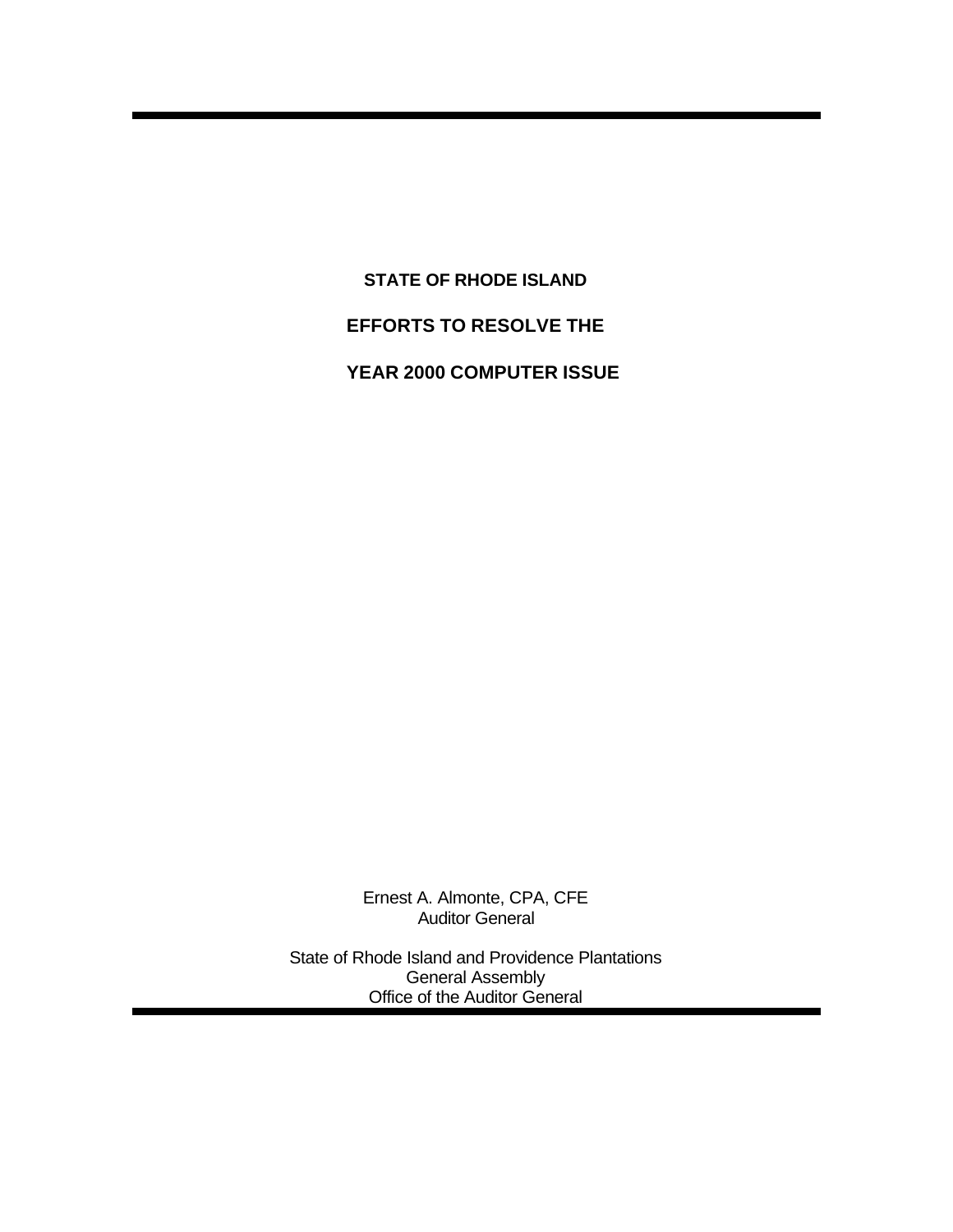State of Rhode Island and Probidence Plantations



**GENERAL ASSEMBLY** Office of the Auditor General

OFFICE  $(401)$  222-2435  $FAX$ <br>(401) 222-2111

1145 Main Street Pawtucket, Rhode Island 02860-4807

January 29, 1999

#### JOINT COMMITTEE ON LEGISLATIVE SERVICES

SPEAKER John B. Harwood, Chairman

Senator Paul S. Kelly Senator Dennis L. Algiere Representative Gerard M. Martineau Representative Robert A. Watson

We have completed a review of the State of Rhode Island's efforts to resolve the Year 2000 computer issue.

Our findings and recommendations are contained herein as outlined in the Table of Contents.

Sincerely,

A. Almoste amos

 Ernest A. Almonte, CPA, CFE Auditor General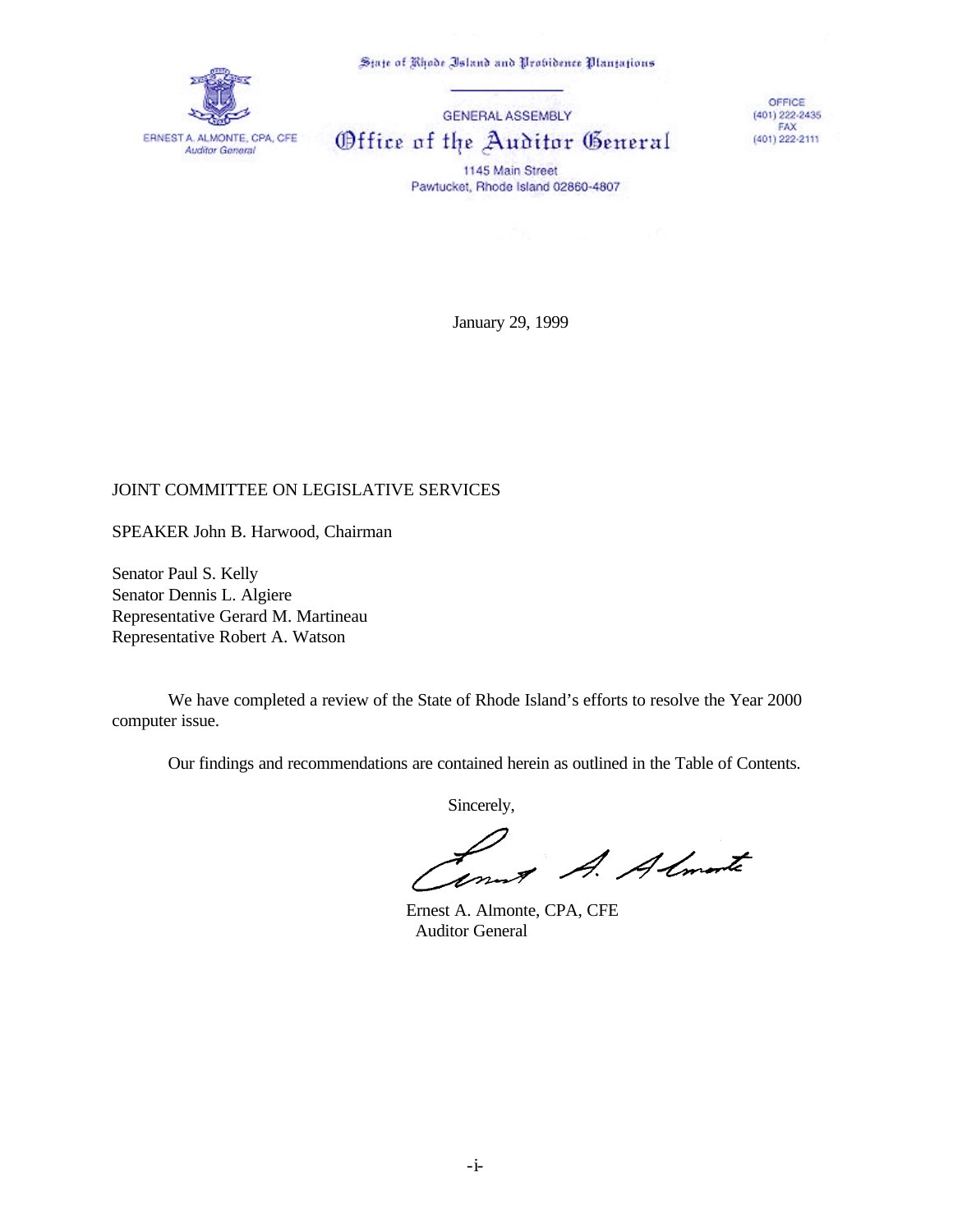#### **STATE OF RHODE ISLAND**

#### **EFFORTS TO RESOLVE THE YEAR 2000 COMPUTER ISSUE**

#### TABLE OF CONTENTS

|                | Page                                                                                           |
|----------------|------------------------------------------------------------------------------------------------|
| $\mathbf{I}$ . |                                                                                                |
| II.            | <b>INTRODUCTION</b>                                                                            |
|                |                                                                                                |
| HL.            | <b>FINDINGS AND RECOMMENDATIONS</b>                                                            |
|                | PLANNING IS INSUFFICIENT AND HAS NOT BEEN                                                      |
|                |                                                                                                |
|                | TESTING STANDARDS HAVE NOT BEEN DEVELOPED AND                                                  |
|                | PROCEDURES TO ENSURE THAT DATA EXCHANGE<br>PARTNERS ARE YEAR 2000 COMPLIANT ARE INCOMPLETE  11 |
|                | CONTINGENCY PLANNING FOR YEAR 2000 SYSTEM                                                      |
|                |                                                                                                |
|                |                                                                                                |

**Appendix** – Year 2000 Compliance – Summary Status of Mission Critical Systems (Unaudited) as of December 1998.................................................................................................................... 14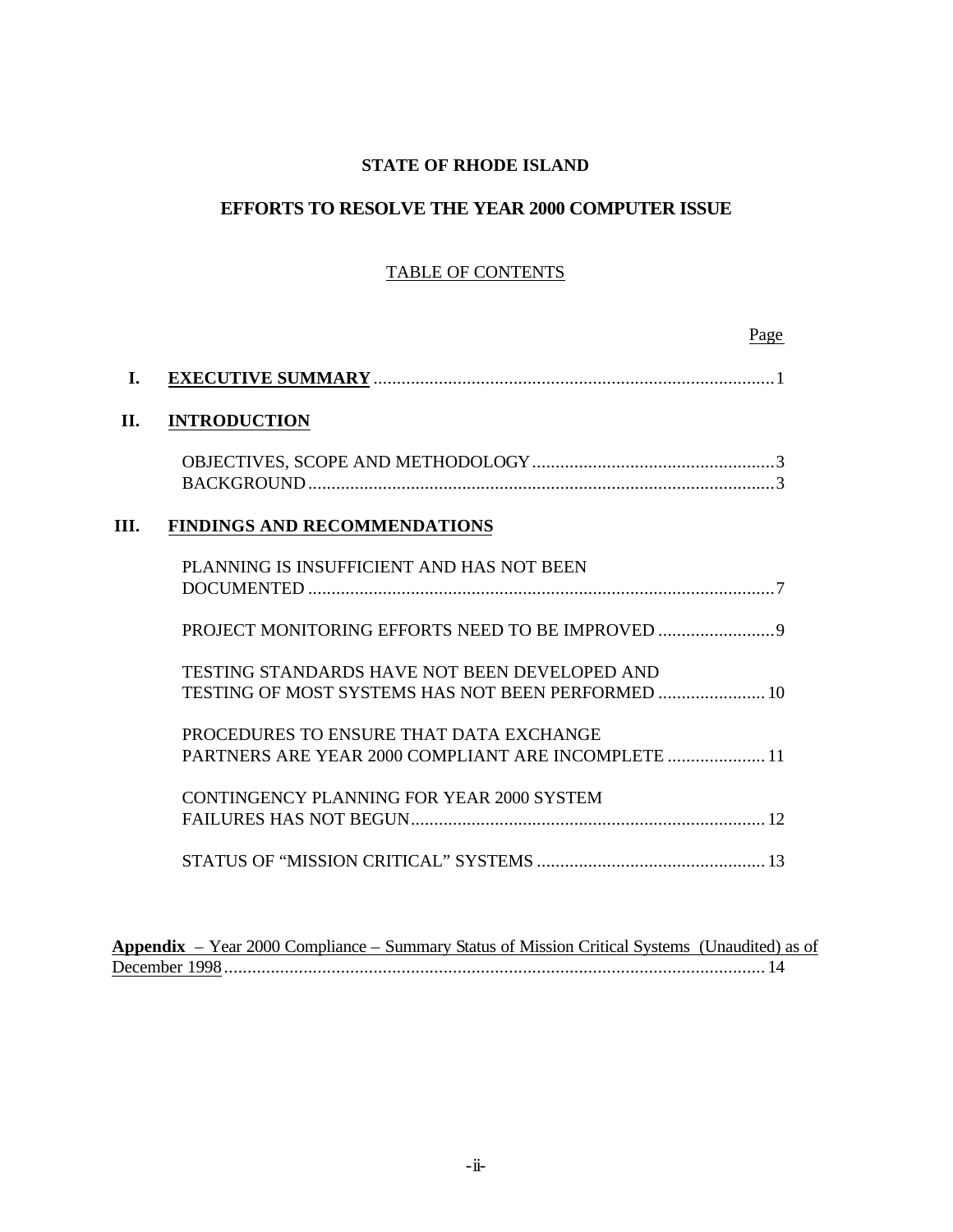## *EXECUTIVE SUMMARY* **State of Rhode Island - Efforts to Resolve the Year 2000 Computer Issue**

The Year 2000 issue emanates from the way many computer programs recorded the year portion of dates with just two digits rather than four. Consequently, dates recorded as "00" could represent either 1900 or 2000. For many computer systems, significant reprogramming must be done to ensure that the systems will continue to operate and correctly process data both as the Year 2000 approaches and beyond.

The Year 2000 issue is a major concern for the State of Rhode Island because of the multitude of computer systems used in State operations and their critical role in providing services. We found that the State's efforts to resolve the Year 2000 issue were not well planned and are not being adequately monitored. These factors make it difficult to assess the current project status and predict the likelihood that critical systems will be Year 2000 compliant. Little information could be provided to demonstrate progress to date although it is apparent that significant effort is being expended. Further, we found that no one is prioritizing remediation efforts with a statewide perspective. Instead, departments and agencies of the State are largely working independently and prioritizing their efforts based on their own perspective and concerns.

A comprehensive monitoring process is not in place to periodically obtain status information for "mission critical" systems. Consequently, OLIS does not have sufficient current information to know if remediation and testing efforts are on track and to allow reallocation of priorities and resources as January 1, 2000 approaches.

The State's Year 2000 Task Force and the Office of Library and Information Services (OLIS) should immediately set remediation and testing milestones for all "mission critical" systems. Additionally they should determine whether adequate resources are allocated to ensure "mission critical" systems are Year 2000 compliant by January 1, 2000.

Efforts to resolve the Year 2000 issue are routinely classified in the following stages: awareness, assessment, renovation or remediation, testing or validation, and implementation. Most State systems are currently in the remediation phase. Many consider the testing phase to be the most important and time consuming; representing up to 70% of the total time needed to resolve the Year 2000 problem. Testing standards and a test plan have not been developed yet less than a year remains.

*Planning for the Year 2000 problem has been insufficient and has not been documented.*

*Remediation efforts are not being prioritized with a statewide perspective.*

*Project monitoring efforts need to be improved.*

*Remediation and testing milestones should be set immediately for all "mission critical" systems.*

*Testing standards and a test plan have not been developed.*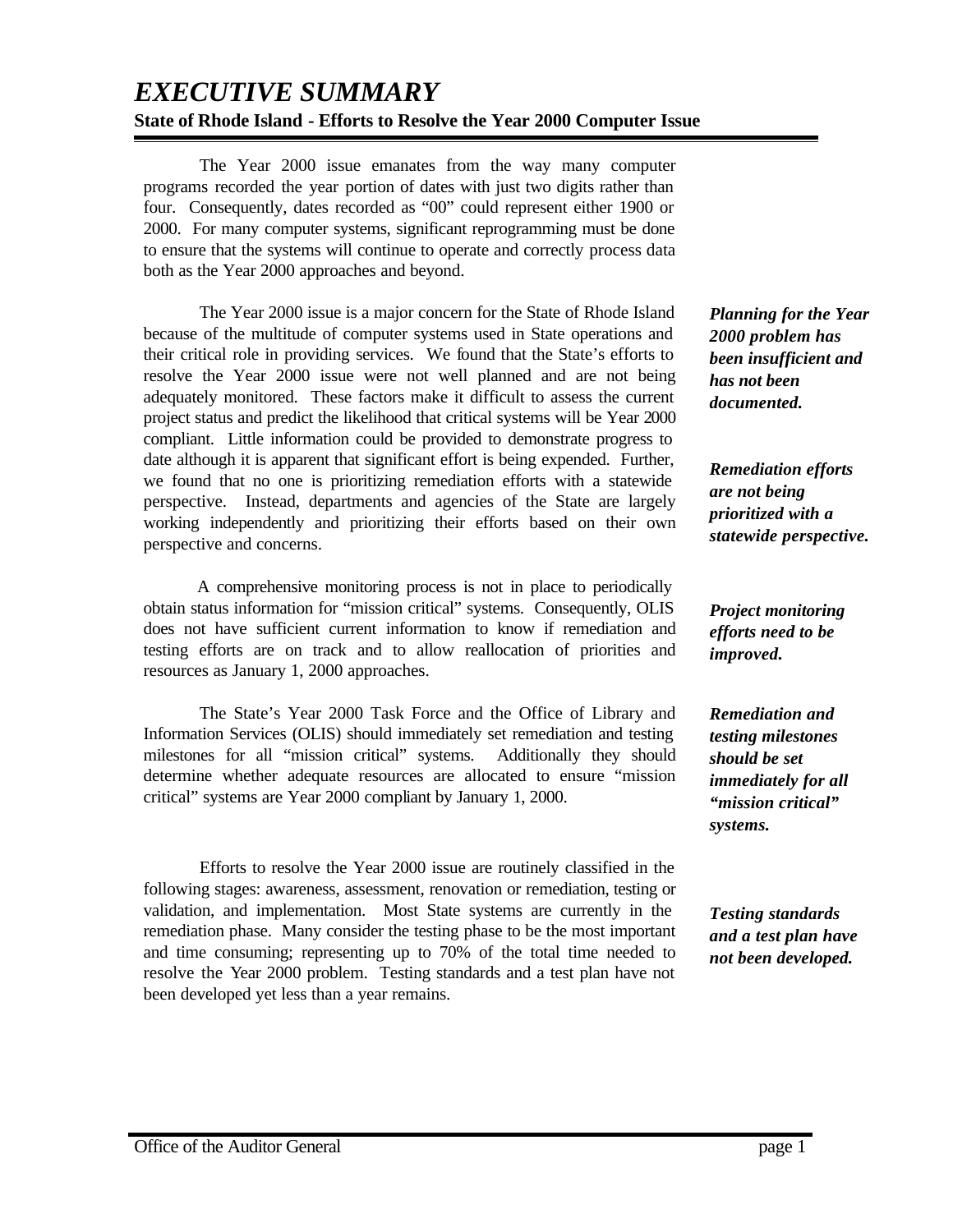## *EXECUTIVE SUMMARY* **State of Rhode Island - Efforts to Resolve the Year 2000 Computer Issue**

Despite ongoing efforts by the State to resolve Year 2000 issues, the State is vulnerable to the disruption of critical services and functions if its remediation efforts are not successfully completed in time. Consequently, statewide contingency planning or business-continuation planning should be developed concurrently with remediation and testing efforts.

It is difficult to predict whether the State will be mostly successful in resolving Year 2000 issues for at least its mission critical systems due, in part, to the lack of comprehensive testing. The likelihood of success, while not assured, will increase if the State's efforts in the months remaining are appropriately focused on the most critical tasks at hand with effective management and oversight of the statewide project.

The objective of our review was to determine whether the State's Year 2000 compliance efforts are proceeding adequately to ensure services are not materially interrupted as January 1, 2000 approaches and beyond. Secondarily, we focused on the status of those systems we considered to be "mission critical". The objective of our review did not include independently assessing the status of any system or determining whether systems are actually Year 2000 compliant.

*Contingency planning for potential Year 2000 system failures has not begun.*

*The likelihood of successful remediation of "mission critical" systems can now be increased by effective oversight.*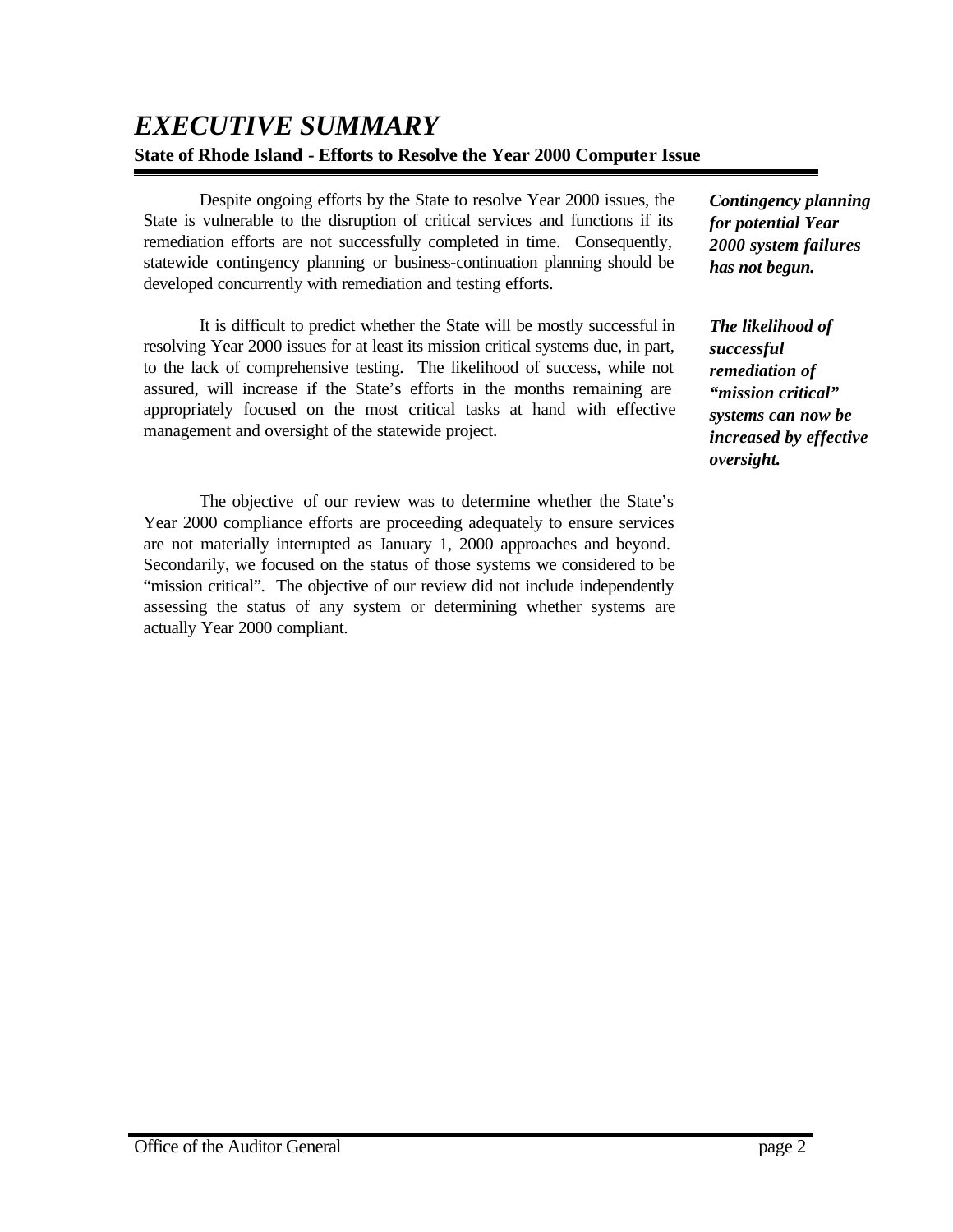## **II. INTRODUCTION**

#### **OBJECTIVES, SCOPE AND METHODOLOGY**

We conducted a review of the ongoing efforts of the State to address the Year 2000 issue. The objective of our review was to determine whether the State's Year 2000 compliance efforts are proceeding adequately to ensure services are not materially interrupted as January 1, 2000 approaches and beyond. The primary focus of our review was the State's process and coordination efforts to resolve the Year 2000 computer issue. Secondarily, we focused on the Year 2000 status of those systems we considered to be "mission critical" systems. "Mission critical" systems are those that either provide essential services or would result in significant disruption of State operations in the event of failure. Our consideration of the State's "mission critical" systems did not include systems utilized by the State's university and colleges or the State's public authorities and corporations. Our review included all activities relative to Year 2000 through December 31, 1998.

We interviewed key individuals responsible for coordinating the State's Year 2000 remediation efforts. We reviewed available documentation and activities relative to (1) coordination efforts, (2) guidance provided to State departments and agencies to assist them in their Year 2000 projects, and (3) monitoring statewide progress. We also interviewed key individuals responsible for, or knowledgeable about, the status of Year 2000 compliance for "mission critical" systems. Information presented in the **Appendix** entitled *Year 2000 Compliance – Summary Status of Mission Critical Systems as of December 1998* is unaudited because our review did not include independently assessing the status of any system or determining whether systems are actually Year 2000 compliant.

#### **BACKGROUND**

#### *The Year 2000 Issue*

The Year 2000 issue emanates from the way many computer programs recorded the year portion of dates with just two digits rather than four. In the past, programmers commonly eliminated the first two digits from a year when writing programs in order to conserve file space. Consequently, dates recorded as "00" could represent either 1900 or 2000. For many computer systems, significant remediation must be done to ensure that the systems will continue to operate and correctly process data both as the Year 2000 approaches and beyond.

The effects of the Year 2000 issue on State operations are significant and pervasive because the State, like most large entities, is highly dependent upon its many computer systems to operate. Older computer systems that utilize dates and perform date calculations are most at risk; however, all computers and systems may be affected to some extent. The concern is not confined to just an entity's own computer systems but also those with which it communicates -- many systems commonly exchange data electronically with external "data exchange partners". How and when these "data exchange partners" approach the Year 2000 problem affects State operations as well. The problem further extends to equipment and other mechanical devices that utilize microchip technology. These "embedded chips" are used in elevators, medical equipment, telephone systems, etc. and may malfunction as the date crosses into 2000.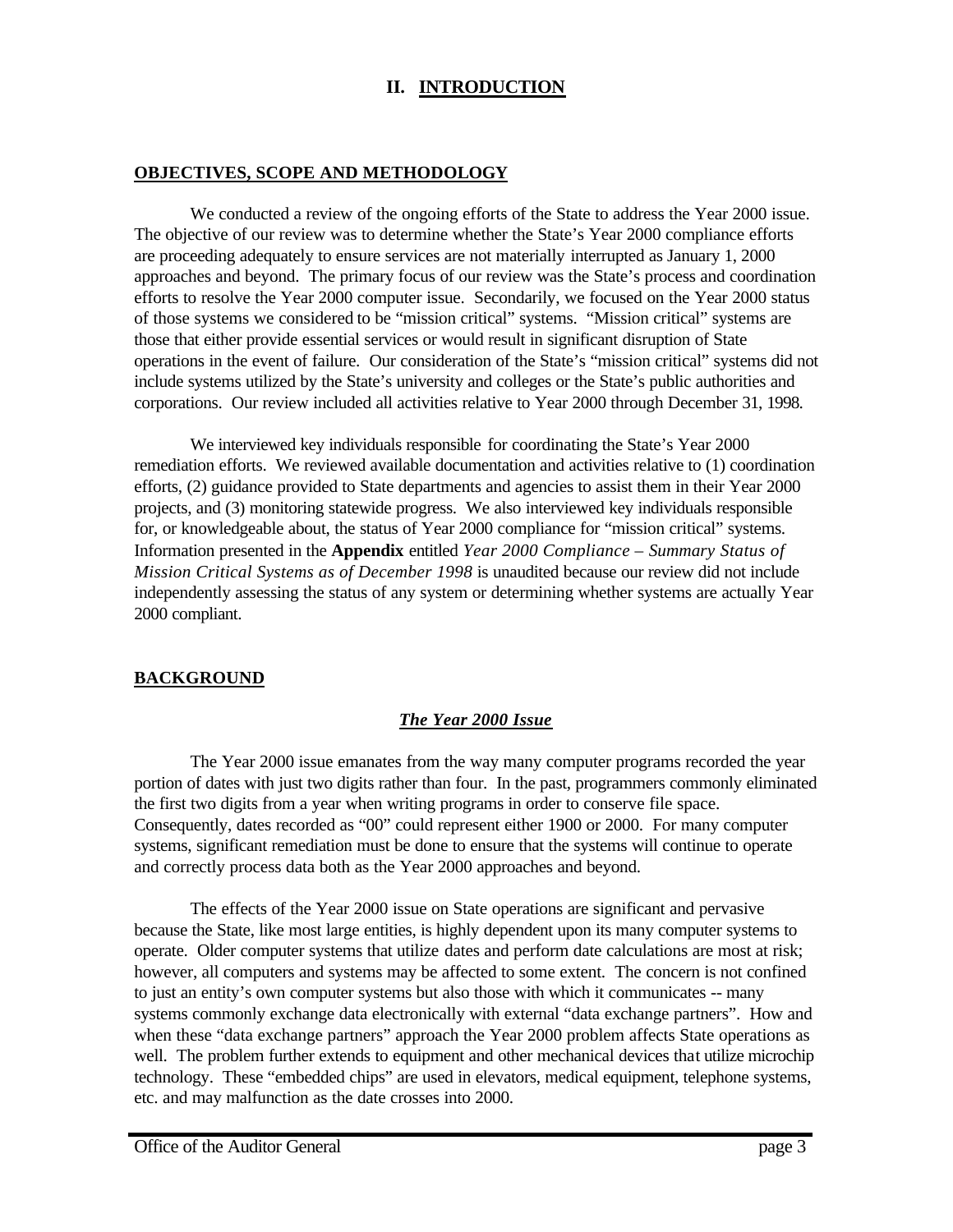Much has been written about the Year 2000 problem, its possible consequences, and recommended approaches and costs to solve it. Nearly every large organization in business and government is devoting substantial effort to dealing with the issue.

The high potential costs of remedying the Year 2000 problem have caused both the Governmental Accounting Standards Board and the Securities and Exchange Commission to issue guidance regarding the disclosure of these costs in an entity's financial statements.

## *The Computer Processing Environment in State Government*

The State's computer processing environment is complex with thousands of computer applications that run on a variety of systems, some of which are centralized under common control and others which are under the direct control of departments and agencies. These systems range from unsophisticated old technology systems to those that are much more complex and of more recent origin. A wide variety of computer hardware is in use from thousands of desktop personal computers to large mainframe computers. Some systems run on a common mainframe computer at the State Data Center while others use computers located throughout State departments and agencies.

The Office of Library and Information Services (OLIS) within the Department of Administration has responsibility for maintaining most of the centralized computer systems that are under the control of the Department of Administration and operating the State Data Center in Johnston. Additionally, most of the departments and agencies of the State also have personnel who are responsible for maintaining their own departmental computer systems, networks and programs. Some systems have been outsourced to private vendors (e.g., the Medicaid Management Information System [MMIS] and the gaming systems used by the Rhode Island Lottery) while others are maintained primarily by consultants under contract to the State (the INRHODES computer system which is used by the Department of Human Services to administer multiple federal/state welfare programs and Rhode Island's Children Information System [RICHIST] which is used by the Department of Children, Youth and Families to administer programs for children in its care).

Resolution of the Year 2000 problem in State government is complicated by the multitude of systems in place, many of which are older systems where the two-digit form of date/year storage was commonly used. Further, the lack of uniformity and decentralized nature of the State's computer processing environment make it more difficult to coordinate remediation efforts.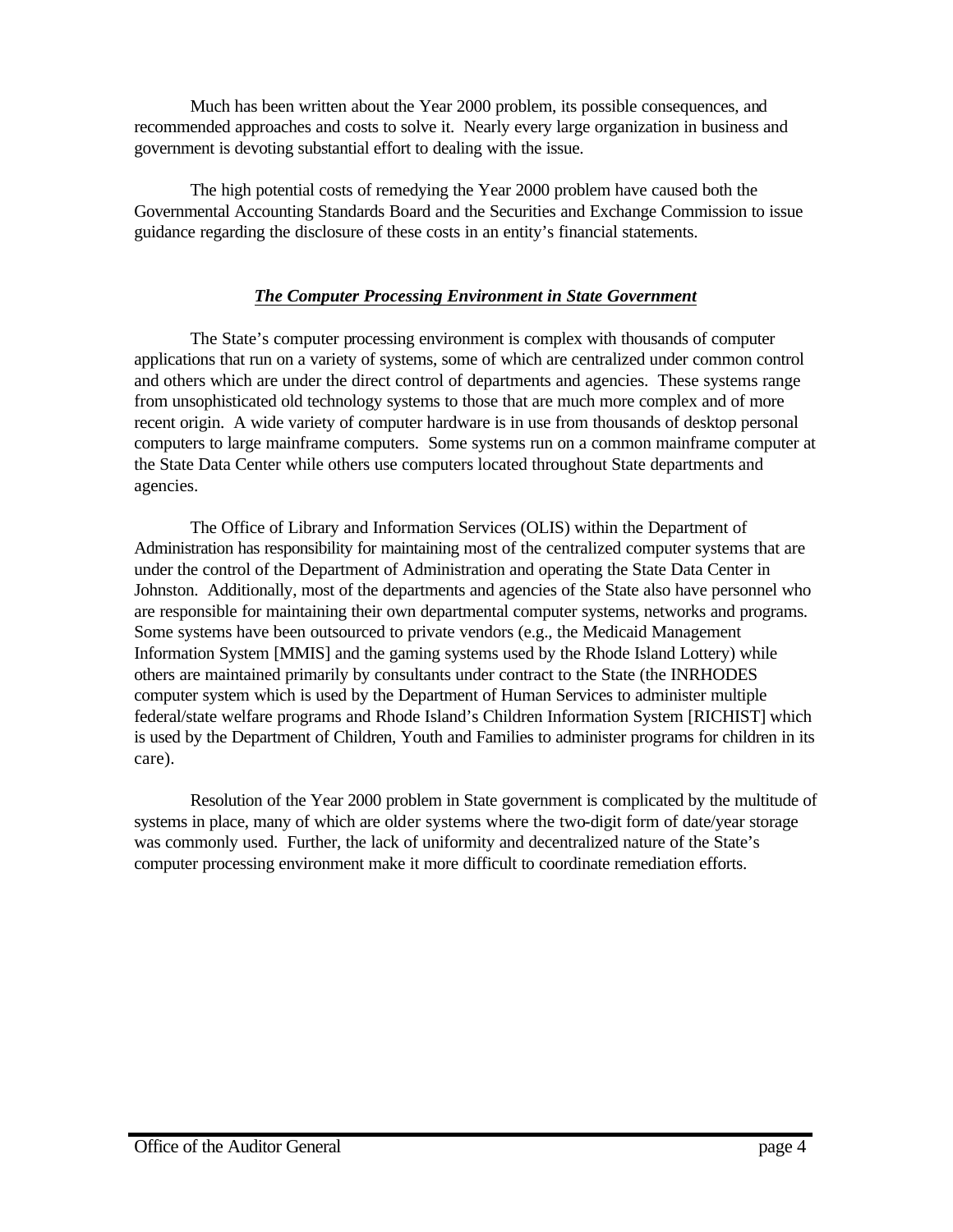## *The State of Rhode Island's Approach to the Year 2000 Problem*

A chronology of significant steps in the State's efforts to resolve the Year 2000 problem is outlined below.

♦ *January 1997* – Governor Almond issues Executive Order 97-1 which establishes the *Year 2000 Technology Correction Initiative.* The Order designates the State's Chief Information Officer as coordinator of the State's Year 2000 remediation efforts. The Chief Information Officer is directed to establish a task force consisting of representatives of the Office of Library and Information Services (OLIS) and other state entities directly affected by this issue. The Chief Information Officer is further directed to report to the Governor and the Director of Administration on the scope of the problem and options to address it by June 30, 1997. All State departments and agencies are directed to cooperate with the Chief Information Officer.

A Task Force was formed to include representatives from OLIS and various departments and agencies of the State. A Year 2000 Coordinator position was created within OLIS to work on the Year 2000 effort.

- ♦ *June 1997* A report is issued by a consultant hired to perform an inventory, assessment, and analysis of all the automated systems within the State which contains 28 findings and recommendations relative to the Year 2000 problem. The consultant estimates that the costs to fix the Year 2000 problem may be between \$6 and \$21 million with a median estimate of almost \$13 million. The consultant's estimate assumes outsourcing all Year 2000 remediation and utilizes industry standard costs to remediate a line of computer code. Also, he estimated that the state had better than a 50:50 chance of succeeding in its effort to bring its own systems into compliance on its current course, absent significant loss of personnel assigned to remediation efforts.
- ♦ *January 1998* A second report is issued by the State's consultant. In this report the consultant compared the State's preparedness for the Year 2000 at June 1997 with January 1998. He reported that the technical audit does not support the optimistic assessment of the Department of Administration's core systems other than the Division of Taxation. He noted the lack of documented progress and no updates regarding budgeting as key concerns. Other concerns included the lack of an overall program manager appointed with the responsibility to ensure fault-free, on time delivery of compliant systems and the State's inability to fill advertised programming positions. He estimated that the probability of success must be downgraded to less than 50:50.
- ♦ *April 1998* OLIS issues a directive to all departments and agencies that use OLIS to maintain their systems stating that "we are facing an emergency that will require the full attention of our programming staff". Consequently, the directive states that only critical requests for program changes, reports, etc. will be considered since Year 2000 remediation is the first priority.
- ♦ *June 1998* A second consultant issues a report on efforts to address the "embedded chip" aspect of the Year 2000 problem.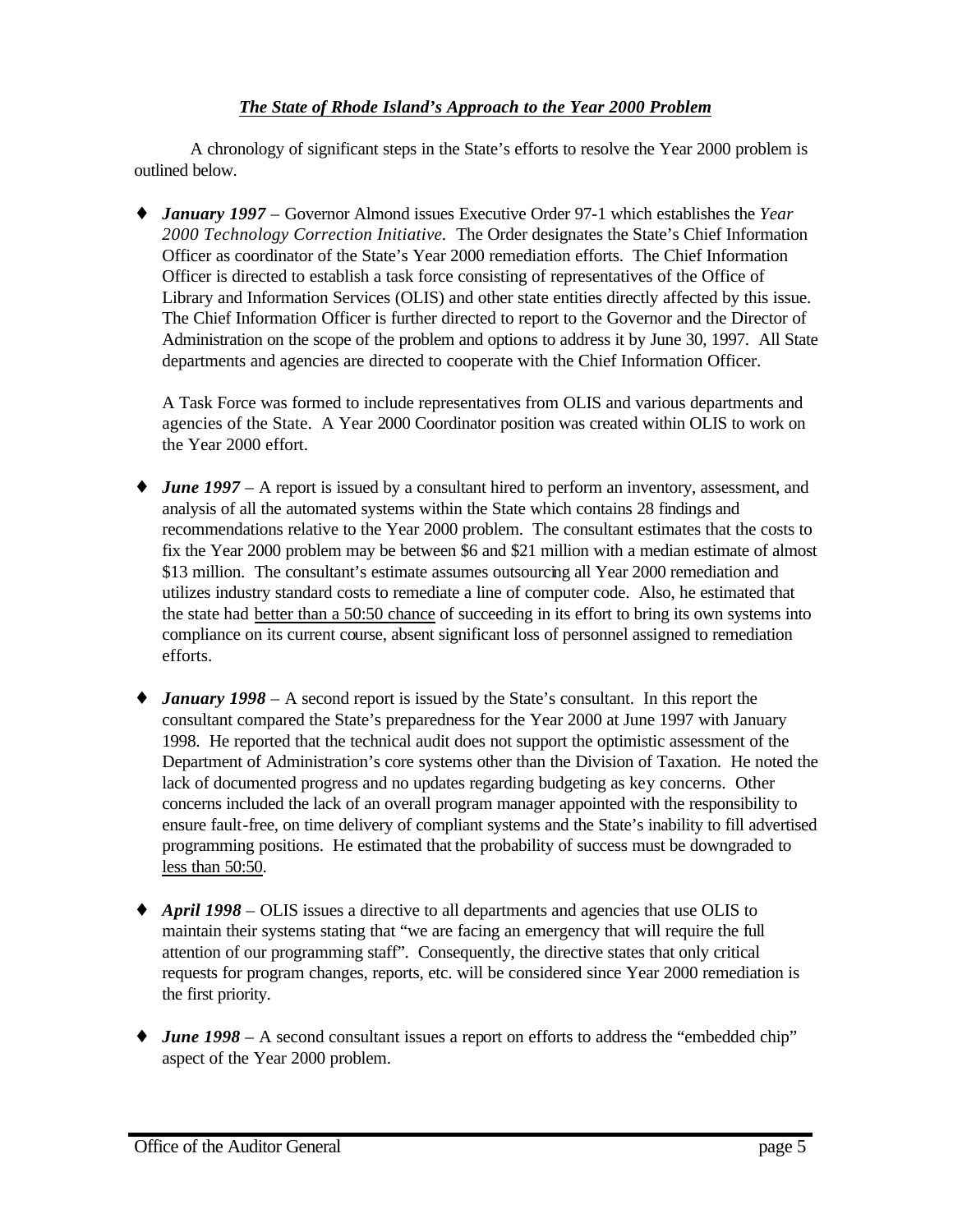- ♦ *September 1998* The Office of Accounts and Control, Department of Administration issues a directive to chief financial officers of the State's departments and agencies requiring information by no later than November 30, 1998 on each department and agency's efforts to make systems Year 2000 compliant, the amounts expended and/or committed, and a representation from the agency head and their legal counsel regarding Year 2000 evaluation and testing.
- ♦ *November 30, 1998* Reports due from State departments and agencies on Year 2000 status. As of the date of this report, approximately 33 reports have been received.

The enacted budgets for fiscal years 1998 and 1999 included the amounts of \$500,000 and \$2,500,000, respectively, for Year 2000 related compliance projects. A supplemental fiscal 1999 budget request has been made in the amount of \$2,500,000. Amounts budgeted for specific programs and departments also included amounts for Year 2000 projects that are not separately identifiable.

## *"Mission Critical" Systems*

We considered certain of the State's computer systems to be "mission critical" because these are utilized to deliver essential services or support overall State operations and would cause significant disruption in the event of failure. An appendix to this report provides a summary status (unaudited) of these mission critical systems. This designation is based on our knowledge of the State's operations and the functions of these systems which was gained through our annual Single Audit of the State as well as various other audits. Our consideration of the State's "mission critical" systems did not include systems utilized by the State's university and colleges or the State's public authorities and corporations.

There are many more computer systems whose functions and impacts are important, however, the systems identified in the *Appendix* are those we consider most critical.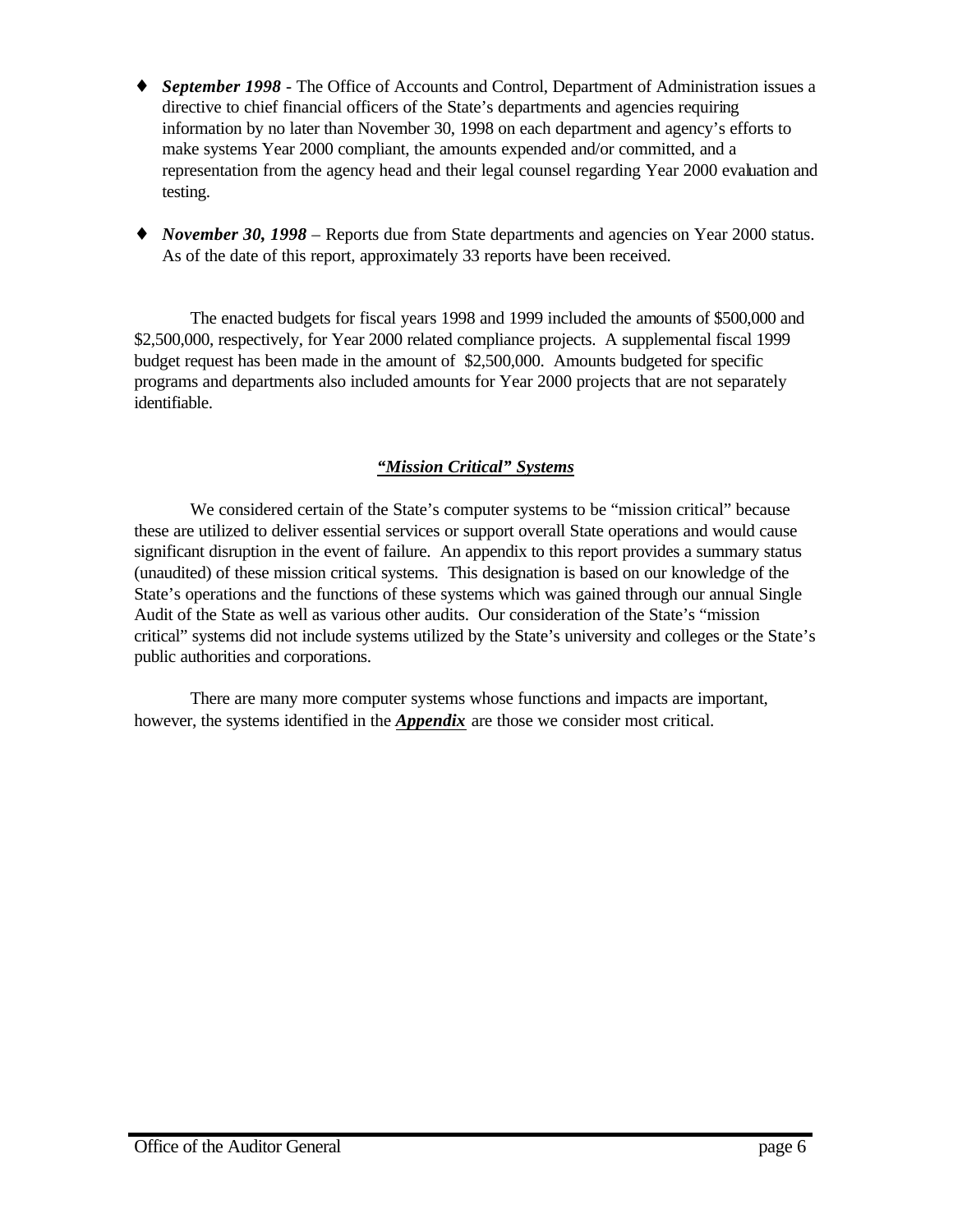## **III. FINDINGS AND RECOMMENDATIONS**

#### **PLANNING IS INSUFFICIENT AND HAS NOT BEEN DOCUMENTED**

The Year 2000 problem is considered to be the largest single effort that most information technology organizations will ever undertake. Both the scope and time-critical nature of the problem require that extensive planning and project management tools be employed. Much has been written about the recommended approach that should be followed, particularly when approaching the problem in a large organization.

A comprehensive plan, organized into these five major categories, is considered a basic requirement:

- Awareness
- Assessment
- Renovation or Remediation
- Testing or Validation
- Implementation

Milestones and priorities are critical when dealing with the Year 2000 problem. Because of the multitude of State computer systems, all cannot be fixed before Year 2000 – " triage" must be performed to determine those that (1) must be fixed, (2) will be replaced, (3) should be fixed but will not result in serious disruption of services in the event of failure, and (4) will not be fixed. Milestones are necessary because of the immovable nature of the inherent deadline for the Year 2000 problem. Sufficient time must be allocated for testing and further remediation, if needed, to ensure critical services will not be interrupted.

We expected to find a written comprehensive plan to guide the State in dealing with the Year 2000 problem but found none. Project milestones have not been formally set and priorities have not been formally established.

However, assessments and priorities have been informally made. For example, the various computer systems responsible for the collection of tax revenue were appropriately identified as a high priority because the majority of the State revenue is collected through these systems and because these systems required significant remediation due to their age and use of date calculations. The weakness lies in not approaching the process more formally and documenting the conclusions reached. Such a plan serves as a road map, a progress-monitoring tool, and further allows resetting of priorities when work does not progress as planned but the deadline remains fixed. OLIS informed us, that because resources are scarce, the objective was to put all available resources on actual remediation tasks rather than allocate resources to prepare a plan and document priorities, etc.

Initial planning efforts to conduct a statewide inventory of computer systems and assess those systems for Year 2000 compliance were good. The inventory and assessment should have been used as a basis for priority setting and monitoring. Instead, the information reported, which varied widely by department, was accepted as is without further refinement and was never used to formally set priorities or develop a monitoring mechanism.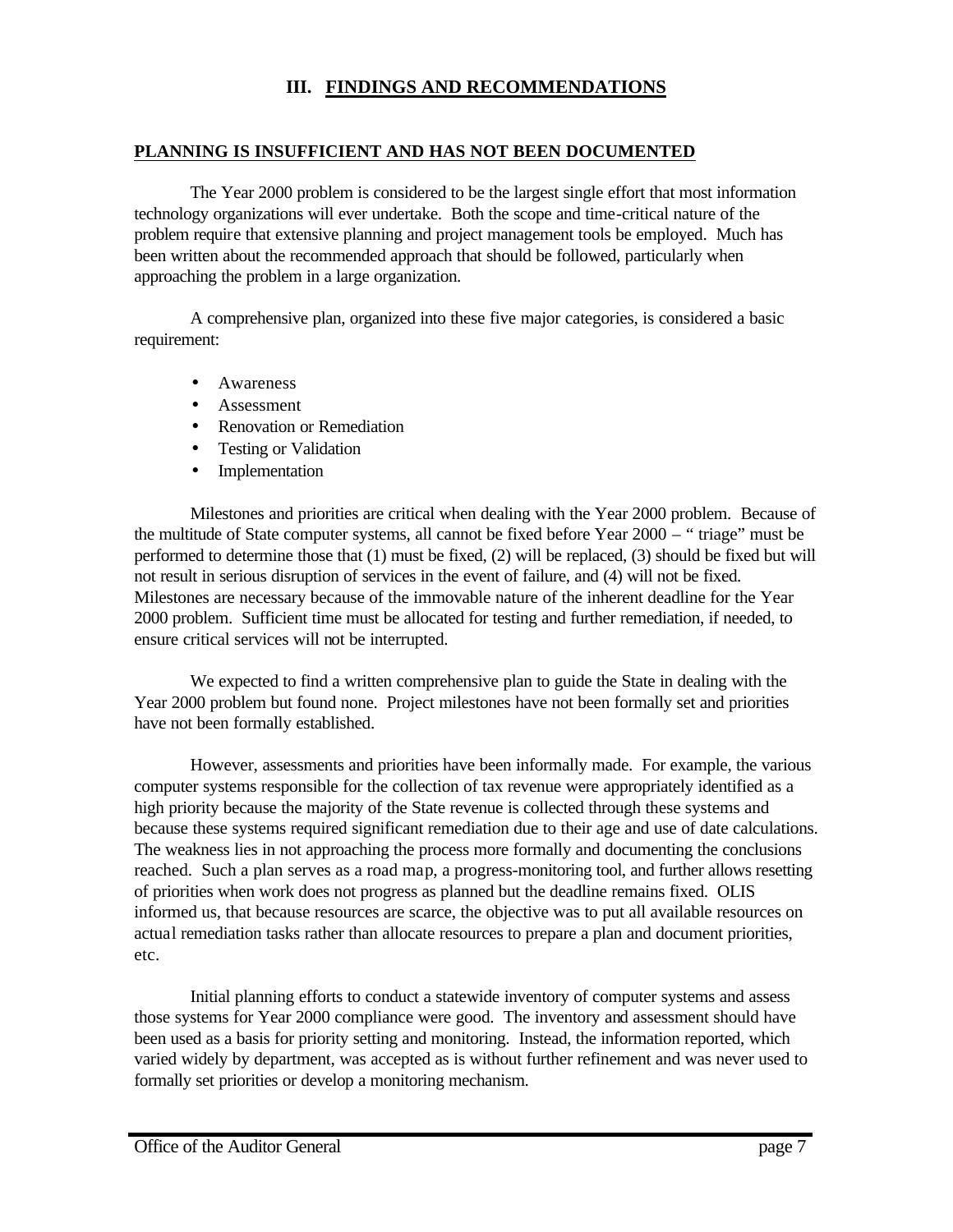Similarly, efforts to increase awareness about the aspect of the Year 2000 problem that relates to embedded microchips have been extensive. The State hired a consultant to perform training sessions and meet with various departments and agencies. However, comprehensive statewide planning and monitoring of efforts to deal with the embedded microchip problem are not in place.

Most importantly, we found that no one is prioritizing remediation efforts with a statewide perspective. Instead, departments and agencies of the State are largely working independently and prioritizing their efforts based on their own perspective and concerns. We also found that the scope of planning efforts is too narrow – generally it is limited to some Department of Administration systems. Many other computer systems with significant impact have not been the focus of attention by the State's Year 2000 Technology Correction Initiative and/or OLIS. Some of these systems include the Department of Human Services' INRHODES system, the Medicaid Management Information System, and systems used by the Rhode Island Lottery and the Department of Labor and Training.

This appears to result from the role of the Task Force being perceived as disseminating information and increasing awareness of the problem. The role of OLIS was perceived to support the task force and also to remediate systems under its direct control. A void exists in that there is no statewide project manager to direct and oversee the State's Year 2000 project to ensure that the most critical tasks receive priority on a statewide basis.

The State's consultant observed in his June 30, 1997 report that "no one is accountable for delivery (of the Statewide Year 2000 project) at present". He also observed that "aggressive program management with full accountability for on-time delivery will be required to ensure success by all agencies". The January 8, 1998 report again states that "there has been no overall program manager appointed with the responsibility to ensure fault-free, on-time delivery of compliant systems". While the position of Year 2000 coordinator was filled, this position has largely been devoted to increasing awareness of the problem and maintaining the State's Year 2000 web site which contains guidance and references in solving the Year 2000 problem.

More recently, the federal government has caused the State to document and report the status of its Year 2000 remediation for certain systems that are used to administer federal programs (INRHODES, MMIS and the systems used by the Department of Labor and Training to administer the Unemployment Insurance program).

At this critical juncture, recommendations must reflect the fact that time is short and resources are scarce. Consequently, all the elements of an effective planning process that would have been desirable two years ago are not realistic now with slightly more than a year left to go. Due to the urgency and the lack of time, we feel that developing a complete formal plan at this point may not be an efficient use of resources. However, resources should immediately be focused on the essential planning tasks recommended below to increase the likelihood of success and to allow effective coordination and monitoring for the remainder of the project.

#### **RECOMMENDATIONS**

1. Designate an individual to assess and document planning issues that are critical to the success of the Year 2000 initiative.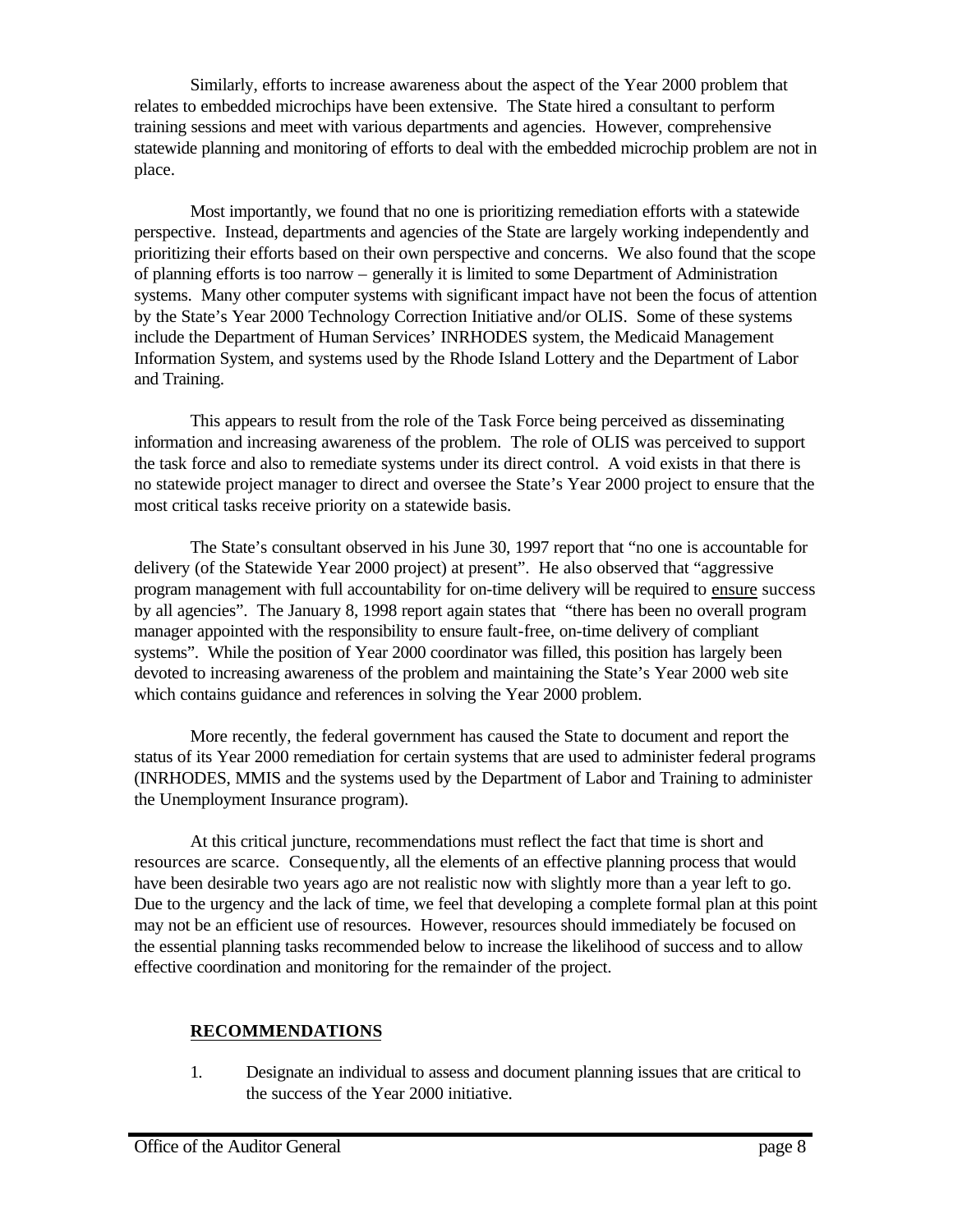- 2. Immediately assess and document those systems on a statewide basis that are deemed "mission critical".
- 3. Set remediation and testing milestones for all "mission critical" systems.
- 4. Determine whether adequate resources are allocated to ensure "mission critical" systems are Year 2000 compliant by January 1, 2000.
- 5. Set assessment and remedia tion milestones for agencies that have significant vulnerability to the embedded microchip aspect of the Year 2000 problem.

### *Auditee Views*

*The Department concurs with these recommendations. The Department believes OLIS programming staff will be able to accomplish remediation for its systems if current staff remains and they are not diverted to perform other "essential" tasks during the period. Further, new programming efforts due to legislative enacted changes must be limited. A supplemental budget request has been made for fiscal 1999 to resolve Year 2000 issues and a contingency appropriation request has been included in the fiscal 2000 recommended budget.*

### **PROJECT MONITORING EFFORTS NEED TO BE IMPROVED**

Information on the status of remediation and testing for any specific system was very difficult to obtain and is still largely incomplete. We requested that OLIS provide us with a current status for each of the major systems we deemed to be mission critical. The information that was eventually provided focused only on Department of Administration systems and was incomplete and inconclusive. No comprehensive monitoring process is in place to periodically obtain status information. Consequently, OLIS does not have sufficient current information to know if remediation and testing efforts are on track and to allow reallocation of priorities and resources as January 1, 2000 approaches.

A monitoring process should be put in place immediately that, at a minimum, requires the individual with overall responsibility for remediation and testing of each mission critical system to report bi-weekly to OLIS on their progress and status. These bi-weekly reports should be measured against milestones established for each "mission critical" system.

Information is also not being collected and monitored regarding the progress made by departments and agencies in resolving the effects of embedded microchips. This information should similarly be reported on a bi-weekly basis to OLIS and be measured against milestones established for each agency.

## **RECOMMENDATION**

6. Implement a monitoring process to track agency progress on remediation and testing for mission critical systems as well as their efforts to resolve issues related to embedded microchips.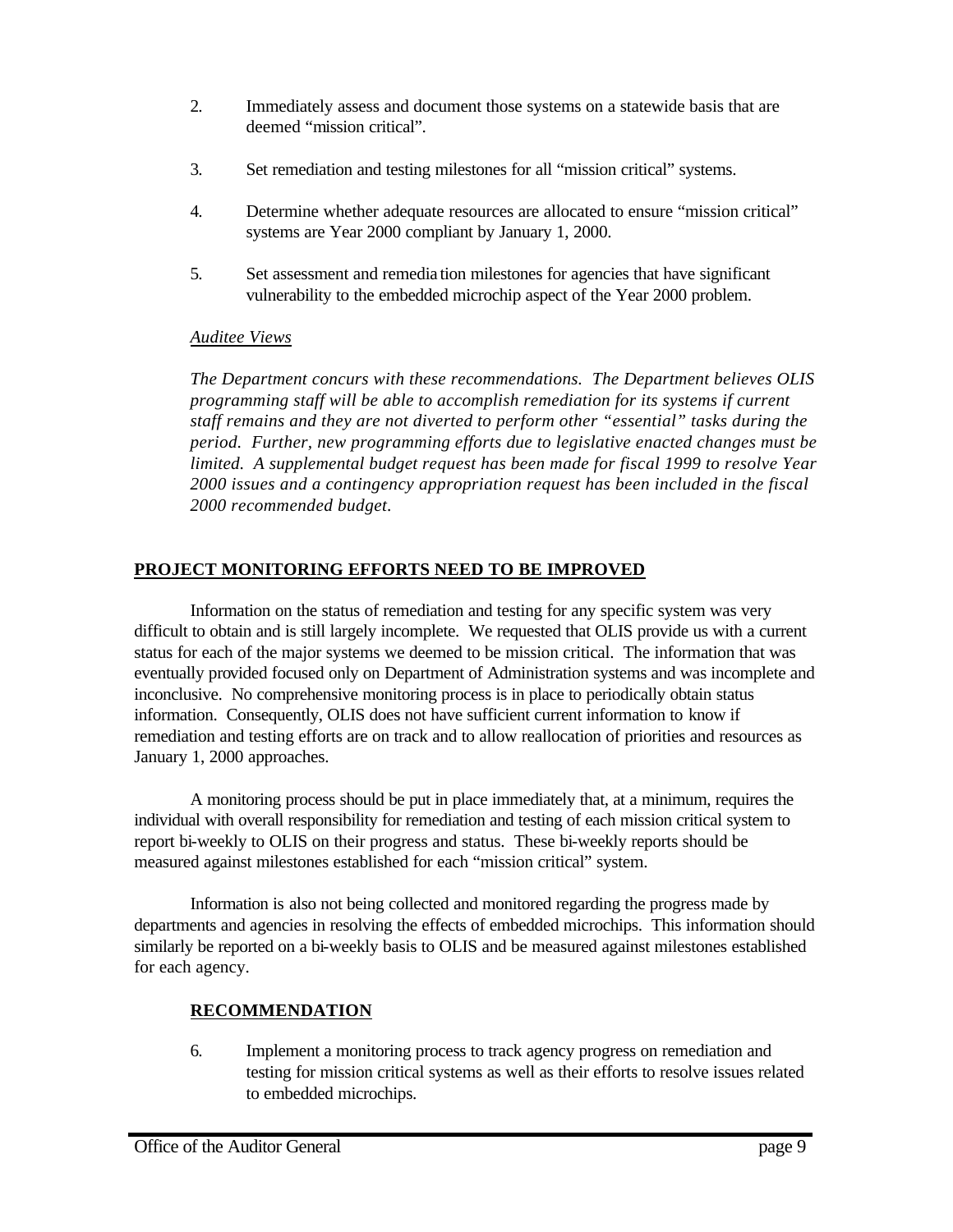#### *Audit Views*

*The Department concurs with this recommendation.*

#### **TESTING STANDARDS HAVE NOT BEEN DEVELOPED AND TESTING OF MOST SYSTEMS HAS NOT BEEN PERFORMED**

Testing a system to ensure it works as expected and will work when the date changes to January 1, 2000 is a critical phase in solving the Year 2000 problem. Few of the State's systems have been adequately tested. Comprehensive testing standards and procedures have not been established.

The United States General Accounting Office has published a *Year 2000 Computing Crisis: A Testing Guide (Exposure Draft dated June 1998)* which includes the following:

> *Complete and thorough year 2000 testing is essential to provide reasonable assurance that new or modified systems process dates correctly and will not jeopardize an organization's ability to perform core business operations after the millennium. Moreover, since the Year 2000 computing problem is so pervasive, potentially affecting an organization's systems software, applications software, databases, hardware, firmware and embedded processors, telecommunications and external interfaces, the requisite testing is extensive and expensive. Experience is showing that Year 2000 testing is consuming between 50 and 70 percent of a project's time and resources.*

It is important that OLIS define Year 2000 compliance criteria which can then become testing objectives. A clear standard must be defined regarding what constitutes "testing" of a system to ensure it is Year 2000 compliant. Interpretations of testing can differ widely from simply determining that the program continues to run to actually testing the program in a simulated Year 2000 mode with test data designed to fully test all the capabilities of the system and ensuring that all interfaces with data exchange partners will work. Without establishing testing objectives and uniform testing standards, reliance on representations from others that a system is Year 2000 compliant will be risky.

In addition to establishing Year 2000 compliance criteria and testing standards, OLIS should develop a test and evaluation master plan and independent quality assurance procedures.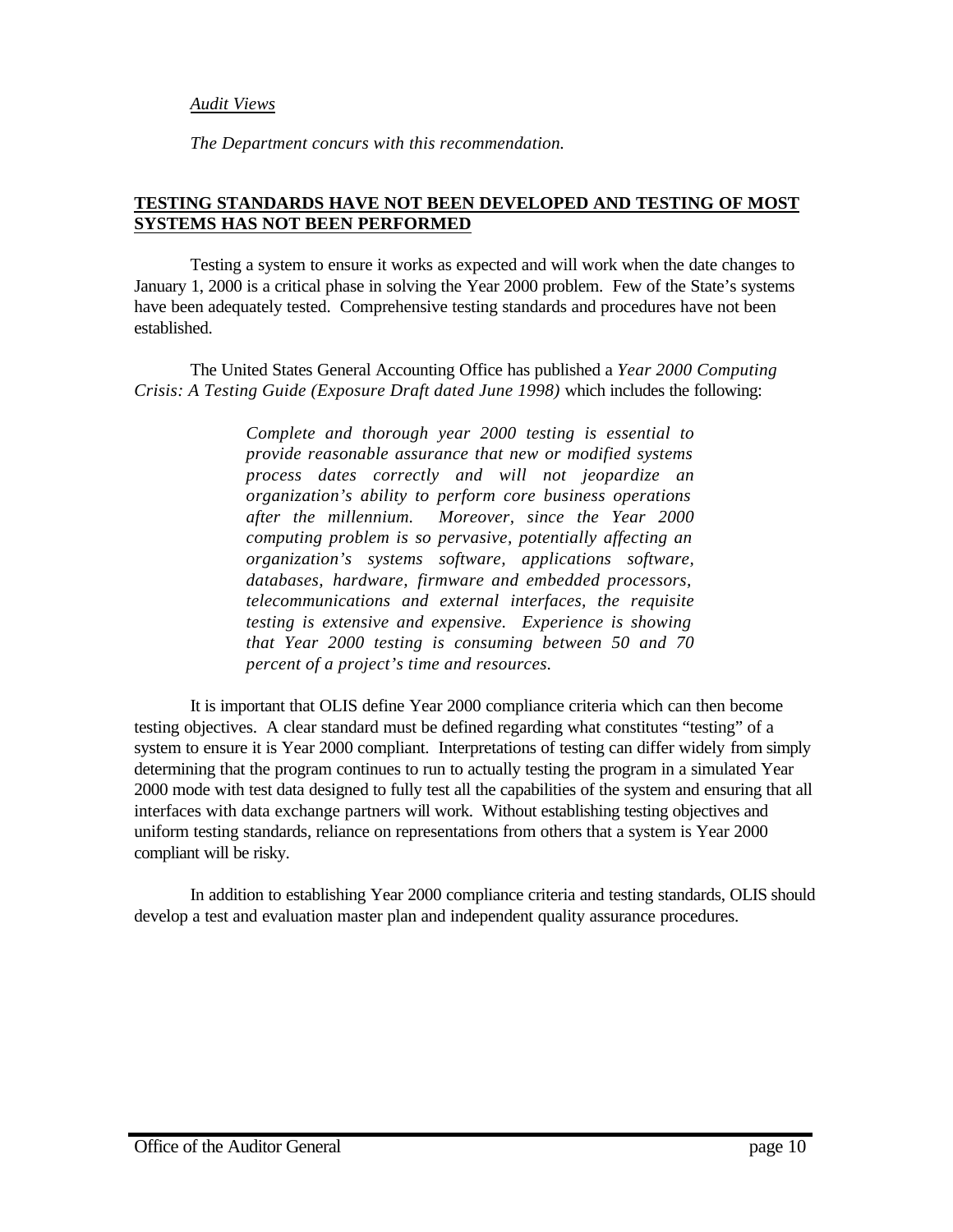As summarized in the *Appendix*, the information available on the status of systems we deemed mission critical indicates that most are still in the remediation phase and very little testing has been performed. Since most experts consider the testing phase to require between 50% and 70% of the total project effort, it is important that testing standards and the testing master plan be developed immediately so that testing can commence. We are concerned that with less than a year remaining, insufficient time may have been left for testing of systems.

OLIS's testing approach has been delayed, in part, by the intent to utilize a software package it purchased to facilitate identifying program code with references to date fields. After much effort by the software vendor and OLIS, it was determined in October 1998 that the software package could not be successfully used with the State's systems. The cost of the software was approximately \$300,000. OLIS is doubtful that any of the amount expended can be recovered. The planned reliance on this software package and subsequent decision that the package could not be used seriously set back the development of a testing approach.

### **RECOMMENDATION**

7. Establish testing standards and procedures. Test each critical project thoroughly and comprehensively.

#### *Auditee Views*

*The Department concurs with this recommendation.*

### **PROCEDURES TO ENSURE THAT DATA EXCHANGE PARTNERS ARE YEAR 2000 COMPLIANT ARE INCOMPLETE**

Many State computer systems routinely exchange data electronically with other external computer systems. Year 2000 remediation efforts on behalf of either data exchange partner could affect data exchanges and overall system operations. For example, the INRHODES computer system, which is used to manage the Child Support Enforcement program, electronically accesses multiple federal computer systems in efforts to locate absent parents. Additionally, payment to employees and pensioners who have elected direct deposit of their wages and pension benefits is made electronically by the State's computer transferring data to a clearinghouse which in turn transfers data to multiple banks.

OLIS has asked State departments and agencie s to identify their data exchange partners, however, we found that the identification of all data exchange partners is not complete. Further, information has not been accumulated consistently as to the status of data exchange partner's Year 2000 conversion status and coordination of exchange issues. The identification of exchange partners and resultant coordination efforts should be included in the bi-weekly status reporting to OLIS recommended in a previous section of this report. Additionally, the State's testing standards and test plan should be inclusive of external data exchanges.

## **RECOMMENDATION**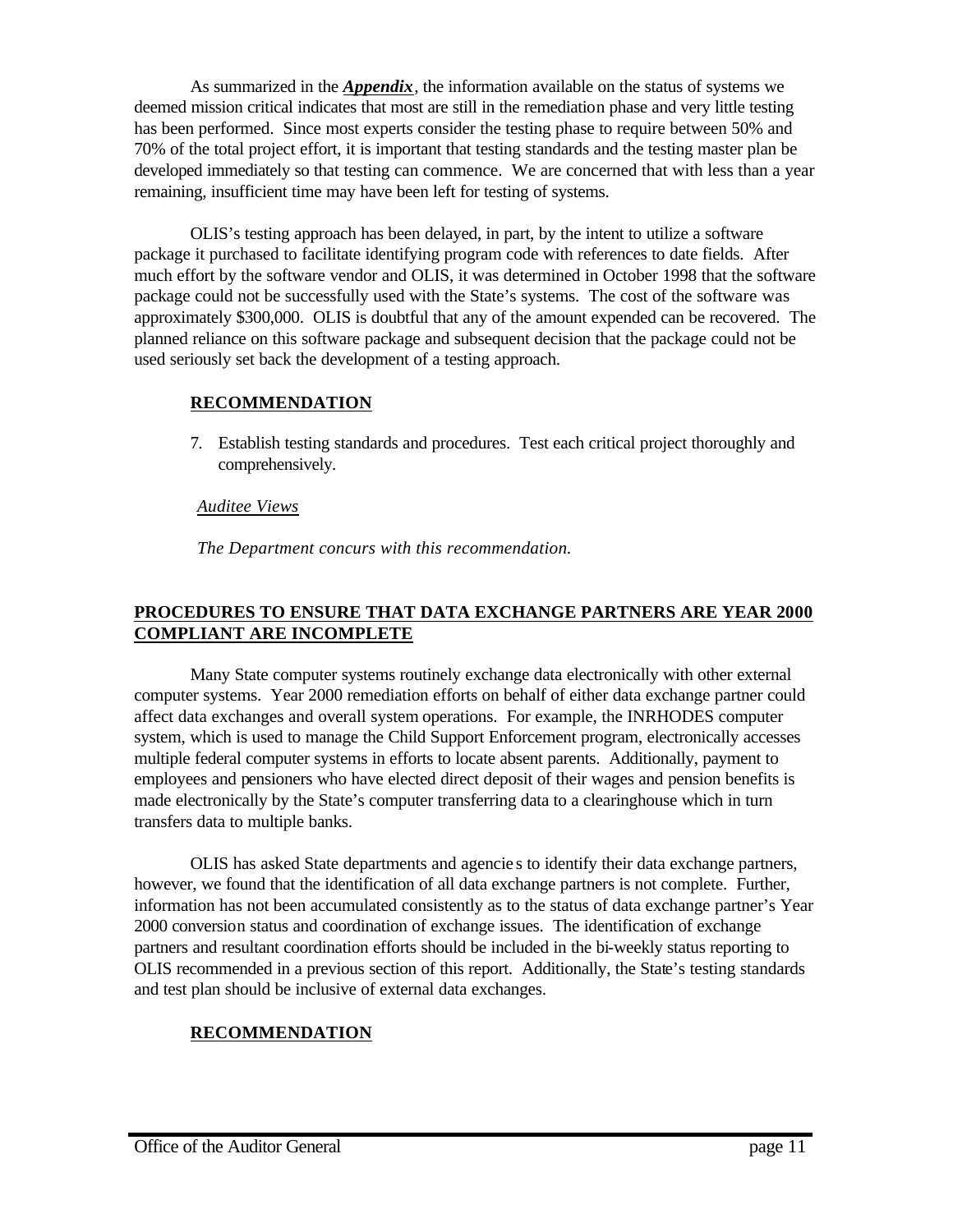8. Complete the identification of all data-exchange partners, develop schedules for testing and implementing new date formats, and thoroughly test data supplied by external parties.

*Auditee Views*

*The Department concurs with this recommendation.*

### **CONTINGENCY PLANNING FOR YEAR 2000 SYSTEM FAILURES HAS NOT BEGUN**

Despite the ongoing efforts by the State to fix critical systems, the State is vulnerable to the disruption of critical services and functions if their remediation efforts are not successfully completed in time. Consequently, contingency planning or business-continuation planning should be developed concurrently with remediation and testing efforts. The continuous project monitoring recommended in a previous section of this report will facilitate preparation of contingency plans by highlighting those areas that are least likely to be fully Year 2000 compliant by January 1, 2000. Contingency planning should be inclusive of the issues related to external data exchange partners as well as embedded microchip devices.

### **RECOMMENDATION**

9. Develop comprehensive contingency or business-continuation plans for those State operations vulnerable to computer system failure and/or embedded chip malfunctions due to the Year 2000 problem.

#### *Auditee views*

*The Department concurs with this recommendation.*

## **STATUS OF "MISSION CRITICAL" SYSTEMS**

One of our objectives was to accumulate the status of systems we deemed to be "mission critical". Our efforts were hampered first by the fact that the State has not performed its own analysis of those systems that it deems mission critical and secondly by the lack of a monitoring process to provide current status. The summary unaudited data which we accumulated for "mission critical" systems indicates that most of these systems are in the remediation phase.

In some respects, the State's remediation efforts, at least for mission critical systems, may be lessened by two factors: (1) the state accounting system and other related components have limited capabilities and therefore perform few advanced functions that are date sensitive, and (2) a number of key systems (e.g., MMIS, INRHODES, RICHIST), are of more recent design and therefore are more likely to record the year portion of date fields with four digits.

It is difficult to predict whether the State will be mostly successful in resolving Year 2000 issues for at least mission critical systems due, in part, to the lack of comprehensive testing. The likelihood of success, while not assured, will increase if the State's efforts in the months remaining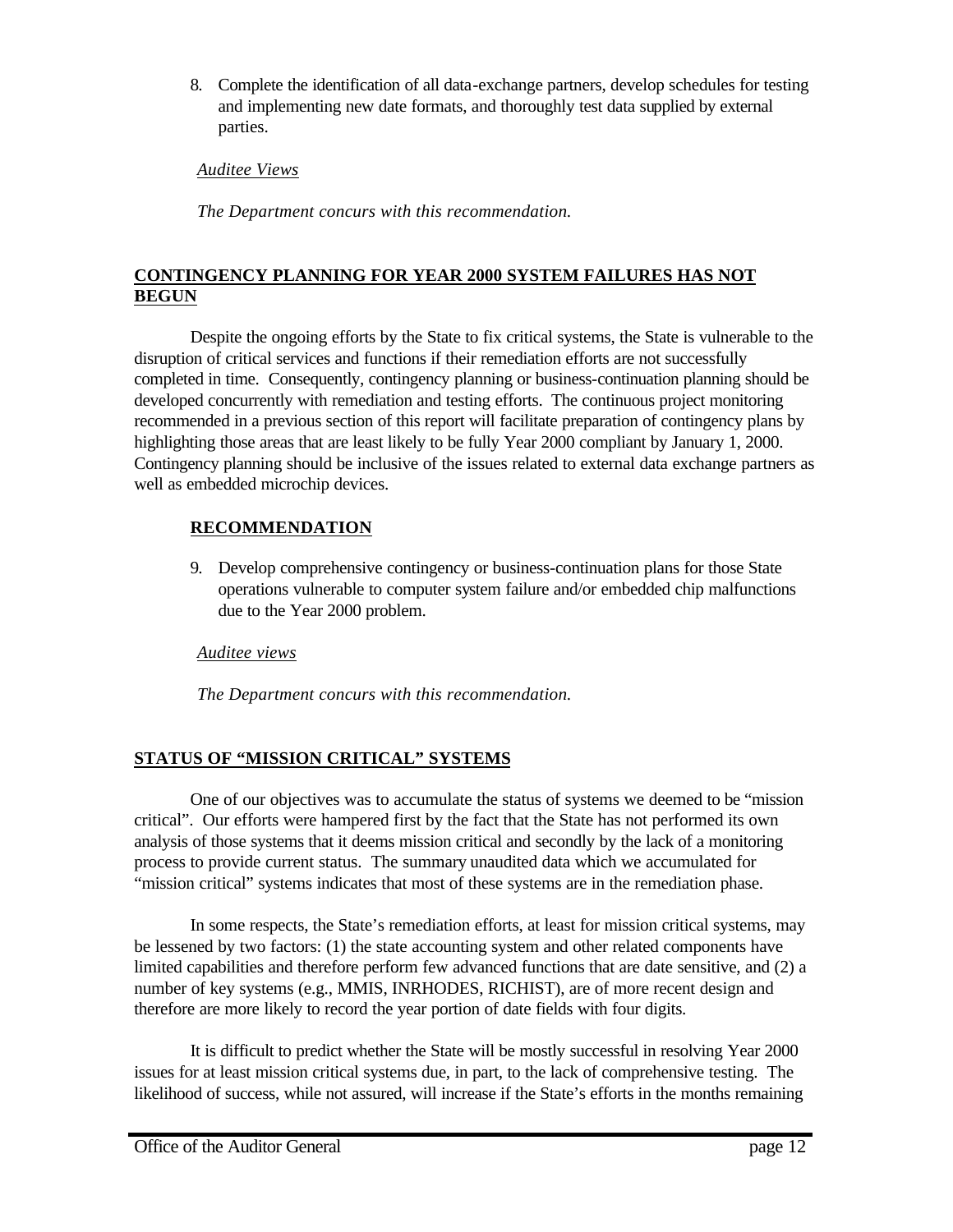are appropriately focused on the most critical tasks at hand with effective management and oversight of the statewide project.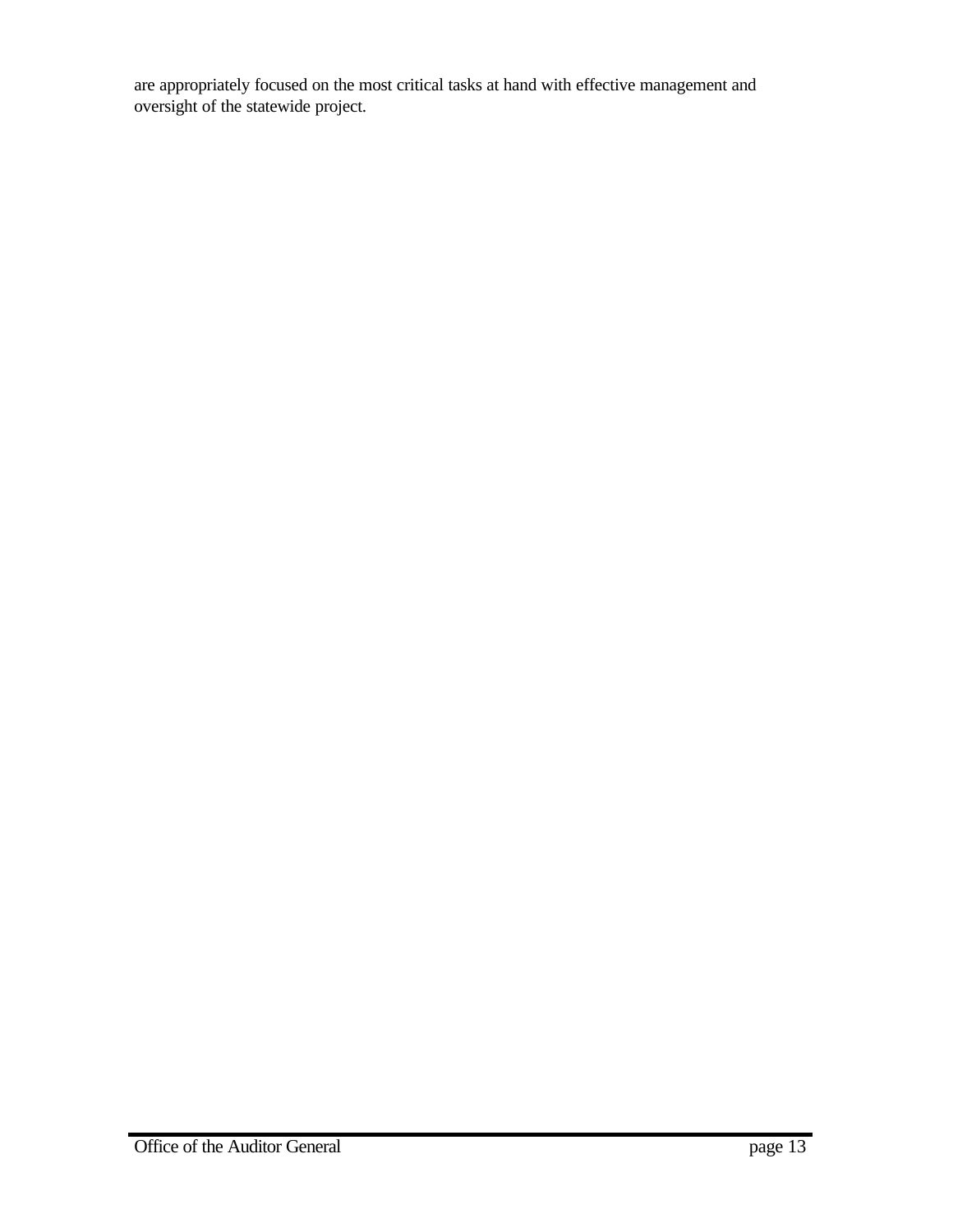# **Appendix**

Year 2000 Compliance –

Summary Status of Mission Critical Systems (Unaudited)

as of December 1998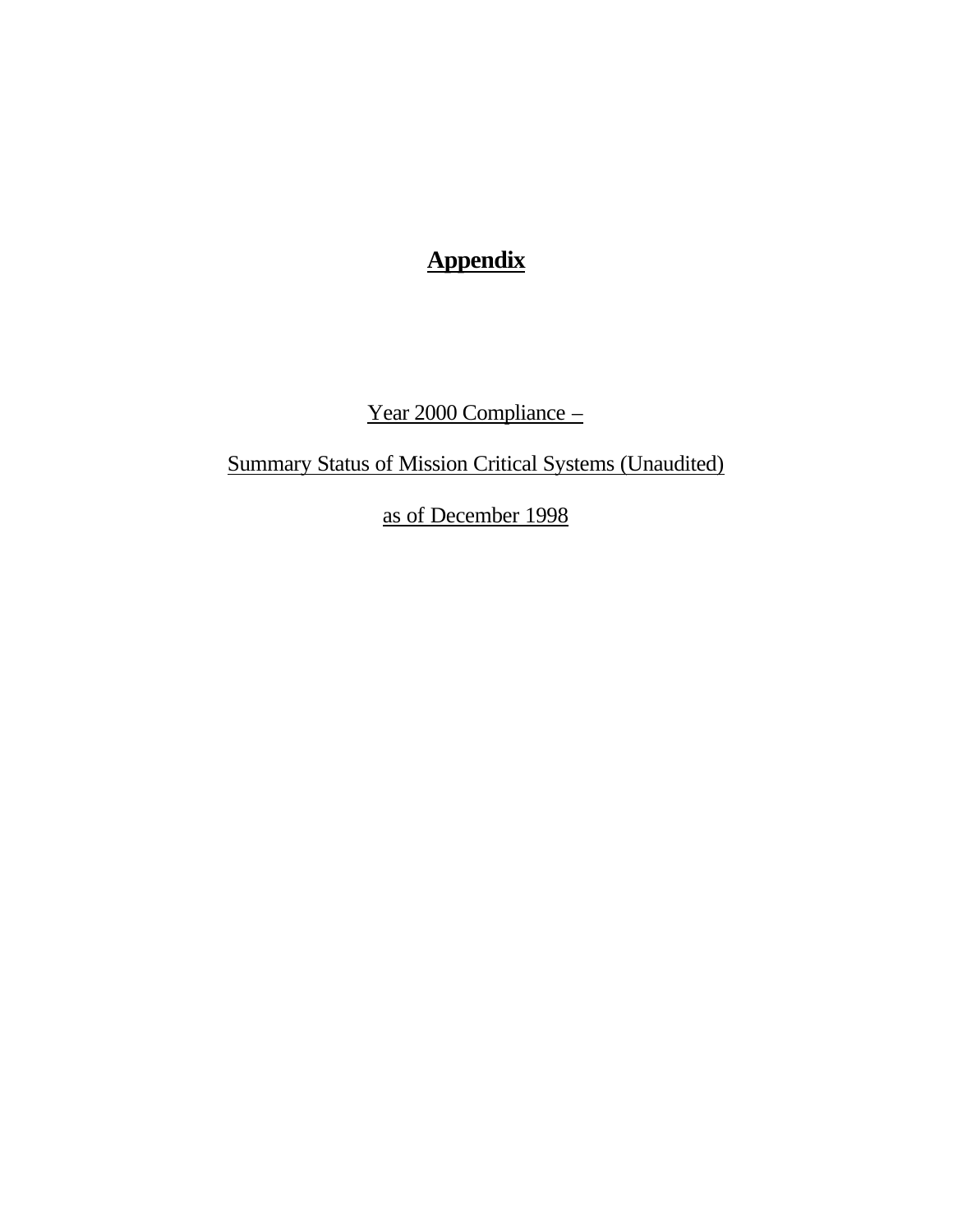|                                                                             | See         | Agency                       |                                                                                                                                                                                            |           |            |                     | Status (b) |   |                                                                                                                                                                                                     |
|-----------------------------------------------------------------------------|-------------|------------------------------|--------------------------------------------------------------------------------------------------------------------------------------------------------------------------------------------|-----------|------------|---------------------|------------|---|-----------------------------------------------------------------------------------------------------------------------------------------------------------------------------------------------------|
| <b>Computer System</b>                                                      | <b>Note</b> |                              | <b>Function</b>                                                                                                                                                                            |           |            | 2 <sup>1</sup><br>3 |            | 5 | <b>Comments</b>                                                                                                                                                                                     |
|                                                                             | (a)         |                              |                                                                                                                                                                                            |           |            |                     | (c)        |   |                                                                                                                                                                                                     |
| <b>State Accounting System</b>                                              | $\star$     | Department of Administration | Statewide accounting of revenues and<br>expenditures, budgetary compliance,<br>payments to vendors, determination of federal<br>dollars drawn in reimbursement of federal<br>program costs |           |            | $\sqrt{ }$          |            |   | Estimated completion date for remediation is March<br>1999. System is not particularly date sensitive.<br>System replacement is in process but will not be fully<br>implemented by January 1, 2000. |
| Subsidiary disbursement<br>systems of the State<br><b>Accounting System</b> |             | Department of Administration | Disbursement of benefits for various programs                                                                                                                                              | $\sqrt{}$ |            |                     |            |   | No planned remediation.                                                                                                                                                                             |
| <b>Debt Service</b>                                                         |             | Department of Administration | Track all outstanding obligations of the State<br>and prompt required debt service payments                                                                                                |           |            | $\sqrt{ }$          |            |   | System was redesigned in 1987 to include four digit<br>date fields.                                                                                                                                 |
| <b>Employee Payroll</b>                                                     |             | Department of Administration | Process and disburse payroll to State<br>employees                                                                                                                                         |           |            |                     |            |   | Estimated completion date for remediation is March<br>1999.                                                                                                                                         |
| Personnel                                                                   |             | Department of Administration | Track personnel information and actions for<br>State employees                                                                                                                             |           |            | $\sqrt{}$           |            |   | The personnel system was replaced and put in<br>production as of September 1998. The system was<br>designed to be Year 2000 compliant, however,<br>standard testing should still be performed.      |
| Purchasing                                                                  |             | Department of Administration | Central purchasing system for the State                                                                                                                                                    |           | $\sqrt{ }$ |                     |            |   | No planned remediation.                                                                                                                                                                             |
| Low Income Home Energy<br><b>Assistance Program</b>                         |             | Department of Administration | Eligibility and disbursement of program benefits                                                                                                                                           |           |            | $\sqrt{ }$          |            |   | Application believed to be Year 2000 compliant,<br>however, standard testing should still be performed.                                                                                             |
| <b>Taxation Accounting and</b><br><b>Collection Systems</b>                 |             | Department of Administration | Process and collect taxes assessed by the<br>State                                                                                                                                         |           |            |                     |            |   |                                                                                                                                                                                                     |

Notes:

*(a)* = These systems utilize computer hardware located at the State Data Center.

*(b)* = Status: 1 = Awareness 2 = Assessment 3 = Remediation 4 = Testing 5 = Implementation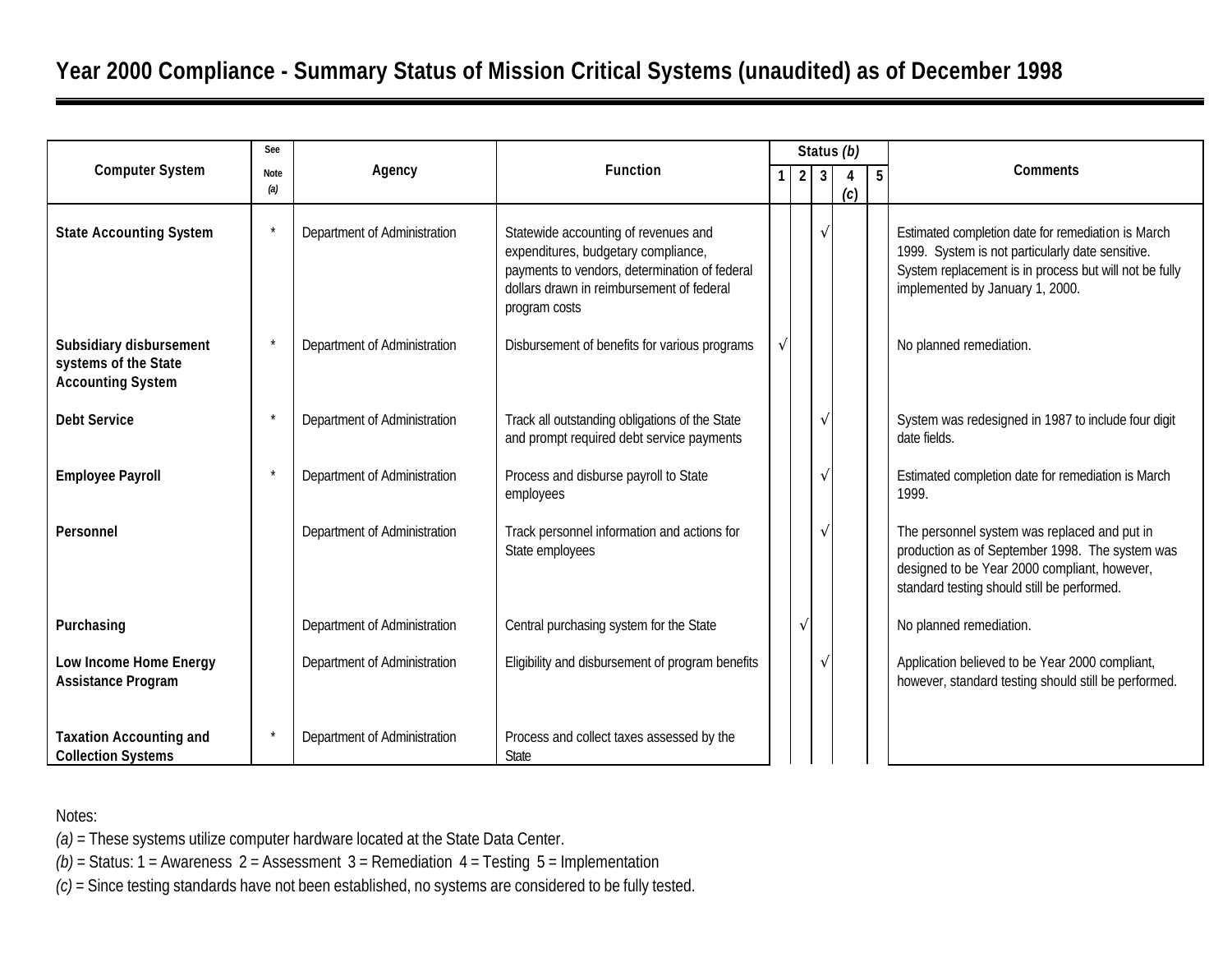|                                 | See         |                               |                                          |                |               | Status (b) |   |                                                                |  |
|---------------------------------|-------------|-------------------------------|------------------------------------------|----------------|---------------|------------|---|----------------------------------------------------------------|--|
| <b>Computer System</b>          | <b>Note</b> | Agency                        | <b>Function</b>                          | 2 <sup>1</sup> | $\mathbf{3}$  | 4          | 5 | <b>Comments</b>                                                |  |
|                                 | (a)         |                               |                                          |                |               | (c)        |   |                                                                |  |
| <b>Sales Tax</b>                |             |                               |                                          |                | $\sqrt{ }$    |            |   | Remediated and in production August 1998.                      |  |
| <b>Corporation Tax</b>          |             |                               |                                          |                |               |            |   | Remediated and in production June 1998.                        |  |
| <b>Income Tax</b>               |             |                               |                                          |                |               |            |   | Remediated and in production October 1997.                     |  |
| <b>Withholding Tax</b>          |             |                               |                                          |                |               |            |   | Remediation started, estimated completion April 1999.          |  |
| <b>Collections</b>              |             |                               |                                          |                | $\sqrt{ }$    |            |   | Remediation and in production December 1998.                   |  |
| <b>Motor Vehicle</b>            |             |                               |                                          |                |               |            |   | Estimated completion date for remediation is April 1999.       |  |
| Registration/License/           |             |                               |                                          |                |               |            |   |                                                                |  |
| <b>Titles</b>                   |             |                               |                                          |                |               |            |   |                                                                |  |
| <b>Gasoline Tax</b>             |             |                               |                                          |                | $\mathcal{L}$ |            |   | Estimated completion date for remediation is February<br>1999. |  |
| <b>Cigarette Tax</b>            |             |                               |                                          |                | $\mathcal{L}$ |            |   | Estimated completion date for remediation is February          |  |
|                                 |             |                               |                                          |                |               |            |   | 1999.                                                          |  |
| <b>Health Care Tax</b>          |             |                               |                                          |                | $\sqrt{ }$    |            |   | Remediated and in production November 1997.                    |  |
| <b>Batch Inventory</b>          |             |                               |                                          |                |               |            |   | Estimated completion date for remediation is February          |  |
|                                 |             |                               |                                          |                |               |            |   | 1999.                                                          |  |
| <b>Business Tax</b>             |             |                               |                                          |                | $\Delta$      |            |   | Remediated and in production November 1997.                    |  |
| <b>Consolidated File</b>        |             |                               |                                          |                |               |            |   |                                                                |  |
|                                 |             |                               |                                          |                |               |            |   |                                                                |  |
| <b>Investments</b>              |             | Treasury/Department of        | Manage and track State's portfolio of    |                | $\sqrt{ }$    |            |   | Estimated completion date for remediation is January           |  |
|                                 |             | Administration                | investments other than those held by the |                |               |            |   | 1999.                                                          |  |
|                                 |             |                               | retirement system                        |                |               |            |   |                                                                |  |
|                                 |             |                               |                                          |                |               |            |   |                                                                |  |
|                                 |             |                               |                                          |                |               |            |   |                                                                |  |
|                                 |             |                               |                                          |                |               |            |   |                                                                |  |
| <b>Retirement System</b>        |             | Treasury / External Custodian | Custody and accounting for Employees'    |                | $\gamma$      |            |   | External custodian estimates that their Year 2000              |  |
| <b>Investments</b>              |             |                               | Retirement System investment portfolio   |                |               |            |   | conversion project will be fully completed by                  |  |
|                                 |             |                               |                                          |                |               |            |   | September 1999.                                                |  |
|                                 |             |                               |                                          |                |               |            |   |                                                                |  |
| <b>Retirement contributions</b> |             | Division of Retirement        | Collection of retirement contributions   |                |               |            |   | Remediated November 1998.                                      |  |
|                                 |             |                               |                                          |                |               |            |   |                                                                |  |

Notes:

*(a)* = These systems utilize computer hardware located at the State Data Center.

*(b)* = Status: 1 = Awareness 2 = Assessment 3 = Remediation 4 = Testing 5 = Implementation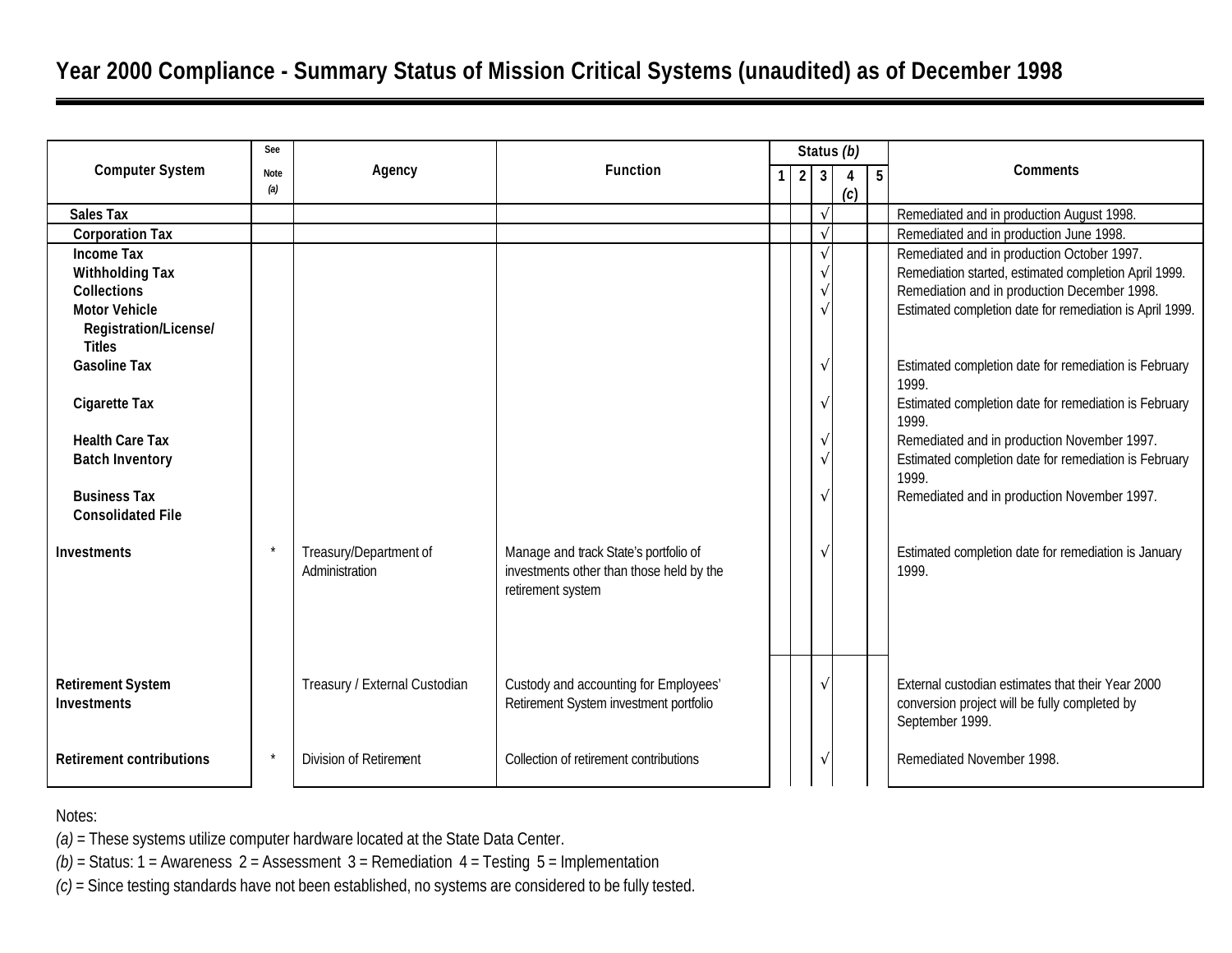|                                                             | See                |                                               |                                                                                                                                                                               |  |  |                                | Status (b) |   |                                                                                                                                |
|-------------------------------------------------------------|--------------------|-----------------------------------------------|-------------------------------------------------------------------------------------------------------------------------------------------------------------------------------|--|--|--------------------------------|------------|---|--------------------------------------------------------------------------------------------------------------------------------|
| <b>Computer System</b>                                      | <b>Note</b><br>(a) | Agency                                        | <b>Function</b>                                                                                                                                                               |  |  | 2 <sup>1</sup><br>$\mathbf{3}$ | (c)        | 5 | <b>Comments</b>                                                                                                                |
| <b>Pension Payroll</b>                                      |                    | <b>Division of Retirement</b>                 | Disbursement of monthly benefits to pensioners                                                                                                                                |  |  | $\sqrt{ }$                     |            |   | Estimated completion date for remediation is January<br>1999.                                                                  |
| <b>INRHODES</b>                                             |                    | Department of Human<br>Services/consultant    | Determine eligibility, disburse benefits, and<br>administer multiple federal/state welfare<br>programs                                                                        |  |  | $\sqrt{ }$                     |            |   | Estimated implementation for all Year 2000 compliance<br>efforts is June 1999.                                                 |
| <b>Medicaid Management</b><br><b>Information System</b>     |                    | Department of Human Services/<br>fiscal agent | Process claims and disburses payments to<br>Medicaid providers and administers other<br>aspects of the federal/ state program                                                 |  |  | V                              |            |   | Estimated implementation for all Year 2000 compliance<br>efforts is June 1999. Fiscal agent is responsible for<br>remediation. |
| <b>Unemployment benefits</b>                                |                    | Department of Labor and Training              | Determine eligibility and disburse<br>unemployment benefits                                                                                                                   |  |  | N                              |            |   | Independent testing has been completed.                                                                                        |
| <b>TDI benefits</b>                                         |                    | Department of Labor and Training              | Determine eligibility and disburse temporary<br>disability benefits                                                                                                           |  |  | J                              |            |   | System has been remediated.                                                                                                    |
| Tax collection and wage<br>record                           |                    | Department of Labor and Training              | Collect taxes from employers and maintain<br>wage record data                                                                                                                 |  |  | V                              |            |   | Tax collection and wage record system testing is in<br>process.                                                                |
| <b>On-line Games and Video</b><br><b>Lottery Games</b>      |                    | Rhode Island Lottery/contract<br>vendor       | Operate on-line and video lottery games                                                                                                                                       |  |  | N                              |            |   | Completed an inventory and assessment.<br>Remediation plan in progress. Contract vendor is<br>responsible for remediation.     |
| <b>Rhode Island Children's</b><br><b>Information System</b> |                    | Department of Children, Youth<br>and Families | Track all actions on children in the<br>Department's care, disburse payments on their<br>behalf, and account for and allocate costs to<br>multiple federal and state programs |  |  |                                |            |   | Application is Year 2000 compliant. Operating system<br>and other software is being upgraded.                                  |

Notes:

*(a)* = These systems utilize computer hardware located at the State Data Center.

 $(b)$  = Status: 1 = Awareness 2 = Assessment 3 = Remediation 4 = Testing 5 = Implementation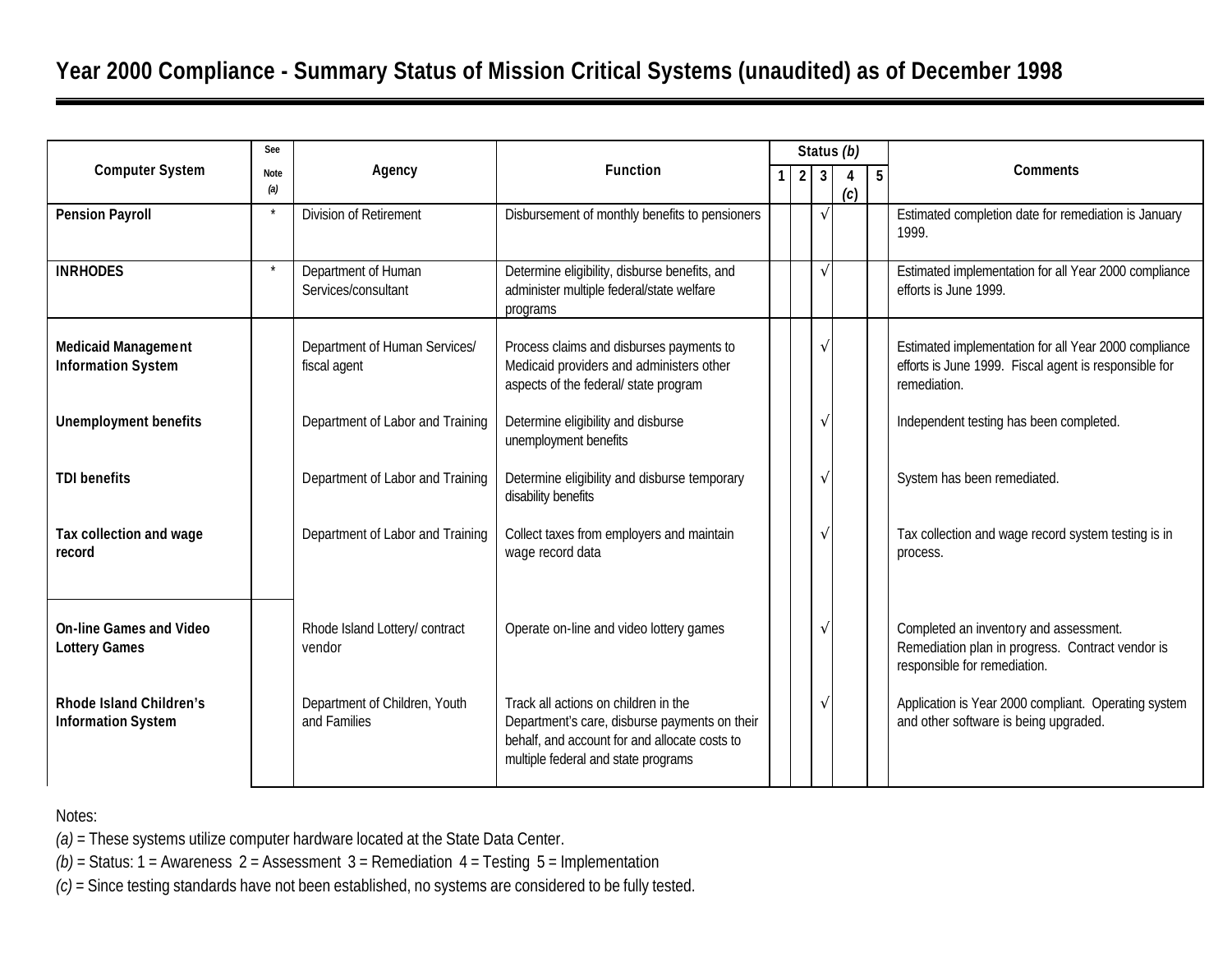|                                                                                         | See         |                                                           |                                                                                     |  | Status (b) |     |                                                                                       |
|-----------------------------------------------------------------------------------------|-------------|-----------------------------------------------------------|-------------------------------------------------------------------------------------|--|------------|-----|---------------------------------------------------------------------------------------|
| <b>Computer System</b>                                                                  | <b>Note</b> | Agency                                                    | <b>Function</b>                                                                     |  |            |     | Comments                                                                              |
|                                                                                         | (a)         |                                                           |                                                                                     |  |            | (c) |                                                                                       |
| Inmate and Facilities Tracking<br>Program                                               |             | Department of Corrections                                 | Inmate records and reporting                                                        |  |            |     | Estimated completion date for remediation is June<br>1999.                            |
| Women Infants and Children<br><b>Program Benefits</b>                                   |             | Department of Health                                      | Determine eligibility, nutrition counseling and<br>disbursement of program benefits |  |            |     | System is in the process of being replaced. Estimated<br>completion is February 1999. |
| Highway, Planning and<br><b>Construction Project Cost and</b><br>Federal billing system |             | Department of Transportation                              | Track costs for reimbursement from the federal<br>government                        |  |            |     | Estimated completion date for remediation is March<br>1999.                           |
| <b>MHRH Hospital Revenues</b>                                                           |             | Department of Mental Health,<br>Retardation and Hospitals | Billing system for patients in the care of the<br>Department                        |  |            |     | Remediation to be accomplished by upgrades of<br>operating systems and software.      |

| <b>Operating System</b>                 | See<br><b>Note</b><br>(a) | Agency                       | <b>Function</b>                                                                                                                                                 |  | Status (b)<br>(c) | .b | Comments                                                                                                                                                                                                                                    |
|-----------------------------------------|---------------------------|------------------------------|-----------------------------------------------------------------------------------------------------------------------------------------------------------------|--|-------------------|----|---------------------------------------------------------------------------------------------------------------------------------------------------------------------------------------------------------------------------------------------|
| Systems Software - State Data<br>Center |                           | Department of Administration | Systems software is the basic operating<br>platform for all applications that use the IBM<br>mainframe computer at the State Data Center.<br>Refer to Note (a). |  |                   |    | All systems software (operating systems, application<br>development tools, utilities etc.) have been reviewed<br>for Year 2000 compliance. As required, upgrading of<br>these systems components is ongoing and will continue<br>into 1999. |

Notes:

*(a)* = These systems utilize computer hardware located at the State Data Center.

*(b)* = Status: 1 = Awareness 2 = Assessment 3 = Remediation 4 = Testing 5 = Implementation